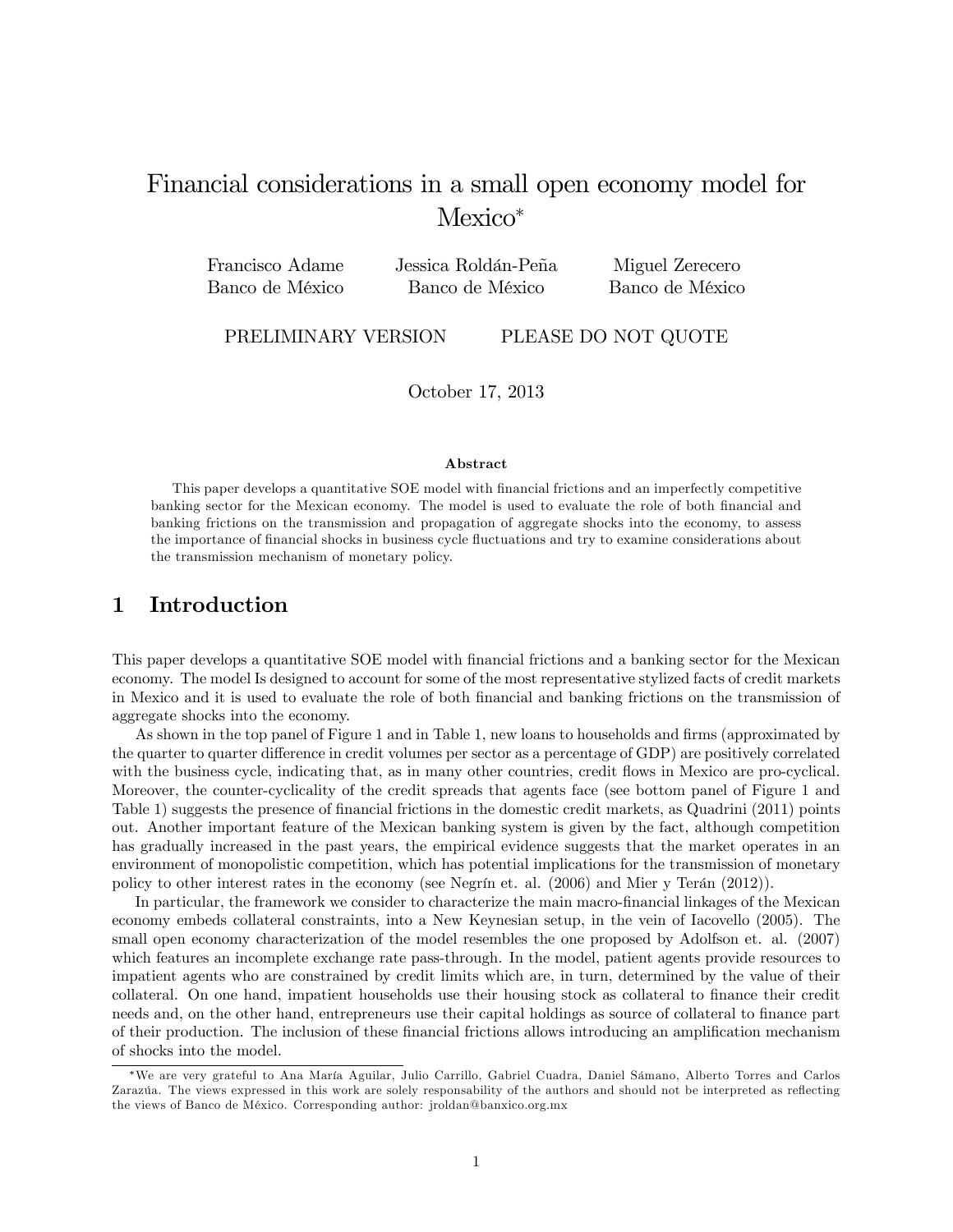Following Gerali et al. (2010) the behavior of a banking sector is explicitly introduced into our setup in order to capture the role of interest rate spreads in the transmission of monetary policy and in the propagation of business cycle dynamics. We assume that the banking sector intermediating resources among agents operates under monopolistic competition which prevent deposit and lending rates from being equal to the monetary policy rate. As an additional element the adjustment of interest rates in the economy is subject to certain degree of stickiness so as to capture the sluggish reaction of lending and saving rates to changes in the monetary policy rate.

The mix of a standard new Keynesian small open economy model with financial frictions and a banking sector allows capturing a comprehensive approach to model credit conditions that could affect the propagation of macroeconomic shocks. While aspects of the demand side for credit are considered in the introduction for financial frictions of impatient agents, credit supply features are introduced by the explicit modeling of a banking sector of the type just described. An additional benefit of our setup is that it is flexible enough to permit the introduction of additional financial frictions, such as working capital, and credit shocks (e.g. shocks to loan to value ratios) that could play an important role in determining the dynamics of the business cycle.

In this draft we present preliminary results about the dynamics of an estimated model for the Mexican economy as the one described. The model is estimated using Bayesian techniques. We pay particular attention to modelís responses to productivity and monetary policy shocks.

This work is closely related to Brzoza-Brzezina and Makarski (2011) and Ajevskis and Vitola (2011) who introduce small open economy model versions into Gerali et al. (2010). Our contribution is to combine the previous framework with introduction of a working capital channel which seems to be one of the main uses of banking credit by Örms in Mexico as suggested in Castellanos et al. (2012), CNBV (2012) and Banxico (2013). As mentioned in Quadrini (2011) a working capital channel associated to the borrowing constraint gives an extra kick to the amplification effects of financial frictions.

The draft is organized as follow. Section II describes the model. Section III presents the estimation results. In section IV we analyze the impulse response functions. In section V we present the concluding remarks and mention the next steps to pursue.

# 2 Model Economy

A said before, the model we present is one which incorporates heterogeneous agents into a small open economy model with financial frictions. The economy is populated by three different types of agents: patient households, impatient households and entrepreneurs. Both types of households consume, accumulate housing goods and supply work to labor packers. They differ in the fact that patient households save in deposit accounts whereas impatient households borrow subject to a collateral constraint. Entrepreneurs derive utility from consumption and in order to Önance it, they produce a homogeneous intermediate good using capital, purchased from capital producers, and homogeneous labor, hired from labor packers; they also demand loans subject to a collateral constraint. Labor packers collect different varieties of work from each household and transform them into an homogeneous labor type to sell it to the entrepreneurs.

Production has three stages. First, entrepreneurs produce an homogeneous good which they sell to retailers (home firms or exporting firms). In the second stage home and exporting firms buy the homogeneous good from the entrepreneurs, brand them and sell them to home and export aggregators. In the third stage, home aggregators buy differentiated home and imported goods and aggregate them into a final homogeneous good.

There are capital and housing goods producers. These producers buy the respective undepreciated good from households and entrepreneurs, as well as a part of the final good (investment), to transform it into new capital or new housing goods. Both producers face investment adjustment cost.

This economy also features a banking system which intermediates resources between patient agents and impatient agents. The structure of this system can be represented by the diagram shown at the bottom of appendix C. As can be seen in the diagram, credit resources flow through several stages in which different entities are involved. Financial intermediaries receive resources from impatient households; these funds are captured by saving banks which in turn supply these resources in an interbank market. In addition to saving banks, net foreign lenders can provide of credit funds in the interbank market, thus consolidating the supply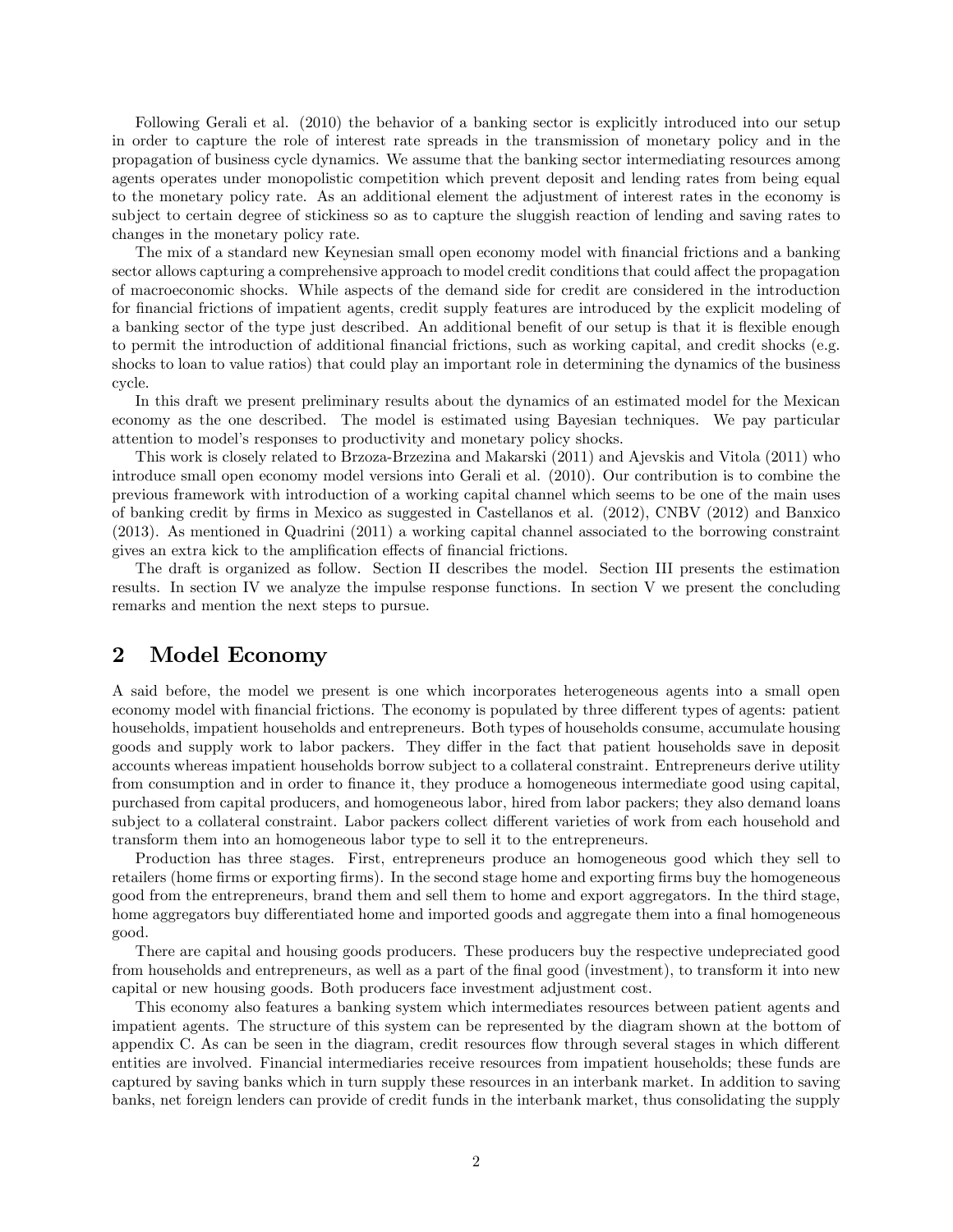of funds to the economy. On the demand side for credit in the interbank market, there are borrowing banks which take loans and allocate them to borrowing intermediaries, which are the entities in charge to carrying out loans to Örms and households. In our model, we assume that saving and borrowing banks interact in a monopolistic competition environment which generates spreads between the rates faced by the public and the rates negotiated in the interbank market. A detailed description of the market structure in each stage as well as the role of entities is provided below.

The model integrates financial frictions in two sides of the economy: i) real sector and ii) banking sector. On one hand we incorporate credit limits to agents in the real side of economy; on the other, we introduce frictions in the flow of funds in the banking system. The first group of frictions is collateral constraints in the ability to obtain credit. In the case of impatient households this constraint limits the amount of intertemporal debt that can be hired. For the case of entrepeneurs, this constraint limits the ability to obtain loans for either intertemporal debt or intra-temporal debt to finance working capital. In particular, the introduction of working capital associated with a collateral constraint creates a labor wedge which can generate non trivial effects on the real side of economy. We highlight the role of this ingredient since, as mentioned above, it is an important feature of the credit Mexican economy. The banking sector faces frictions in the áow of funds in the interbank market, in particular we introduce we introduce exogenous shocks that affect the amount of resources leaving (going in to) the interbank market. The purpose of introducing these types of shocks is that they can account for financial distresses that could be happening in the interbank market and which tighten (relax) the flow in the amount of credit of this economy. Introducing this type of ingredients allows us to analyze the effects that exogenous financial distress cause into the real side of the economy.

### 2.1 Households and entrepreneurs

The economy is populated by households and entrepreneurs, each one with unit mass. Households consume final goods, work and accumulate housing goods, while entrepreneurs produce intermediate homogeneous goods by buying capital from capital-goods producers, and hiring labor from labor packers. A key difference among the agents is their degree of impatience; in particular, households are divided into patient and impatient. Patient households have a discount factor  $\beta_P$  that is higher than that of impatient households,  $\beta_I$ , and entrepreneurs,  $\beta_E$ . This allows that in the neighborhood of the deterministic steady state, patient households become lenders and impatient households and entrepreneurs become borrowers.<sup>1</sup>

#### 2.1.1 Patient households

A representative patient household i chooses consumption  $c_t^P(i)$ , housing goods  $\chi_t^P(i)$ , real wages  $w_t^P(i)$  and deposits  $D_t(i)$  in order to maximize its utility function subject to its budget constraint and the demand for its labor type.<sup>2</sup>

The utility function of a patient household  $i$  is:

$$
E_0 \sum \beta_P^t \left[ \varepsilon_t^u \frac{(c_t^P(i) - hc_{t-1}^P(i))^{1-\sigma_c}}{1-\sigma_c} + \varepsilon_t^x \frac{\chi_t^P(i)^{1-\sigma_x}}{1-\sigma_x} - \varepsilon_t^n \frac{n_t^P(i)^{1+\sigma_n}}{1+\sigma_n} \right]
$$

where  $\xi$  denotes the degree of habit persistence in consumption and  $\varepsilon_t^u$ ,  $\varepsilon_t^{\chi}$  and  $\varepsilon_t^n$  are preference exogenous shock processes for consumption, housing and labor, respectively. The intertemporal elasticity of substitution of consumption and housing goods are, respectively,  $\sigma_c$  and  $\sigma_x$ , while the inverse of the Frisch elasticity of labor supply is  $\sigma_n$ .

Patient households own all the firms in this economy and therefore use its dividends  $\Pi_t^P(i)$ , labor income  $\left(1-\Phi_P\left(\pi_{w,t}^P\right)\right)P_t w_t^P(i) n_t^P(i)$ , and deposits from the previous period multiplied by the interest rate on deposits  $R_{D,t-1}^H$  to pay for consumption, housing accumulation, new deposits and lump sum taxes  $T_t(i)$ . This flow of funds is represented by the following budget constraint:

$$
P_t c_t^P(i) + P_t^X \left( \chi_t^P(i) - (1 - \delta_\chi) \chi_{t-1}^P(i) \right) + D_t(i) \leq \left( 1 - \Phi_P \left( \pi_{w,t}^P \right) \right) P_t w_t^P(i) n_t^P(i) + R_{D,t-1}^H D_{t-1}(i) - T_t(i) + \Pi_t^P(i)
$$

 $1$ Our assumption on discount factors is such that households' and entrepreneurs' borrowing constraints would bind in a neighbourhood of the steady state. We take the size of the shocks to be small enough so that these constraints always bind in that neighbourhood.

<sup>&</sup>lt;sup>2</sup>The notation closely follows that of Brzoza-Brzezina and Makarski (2011).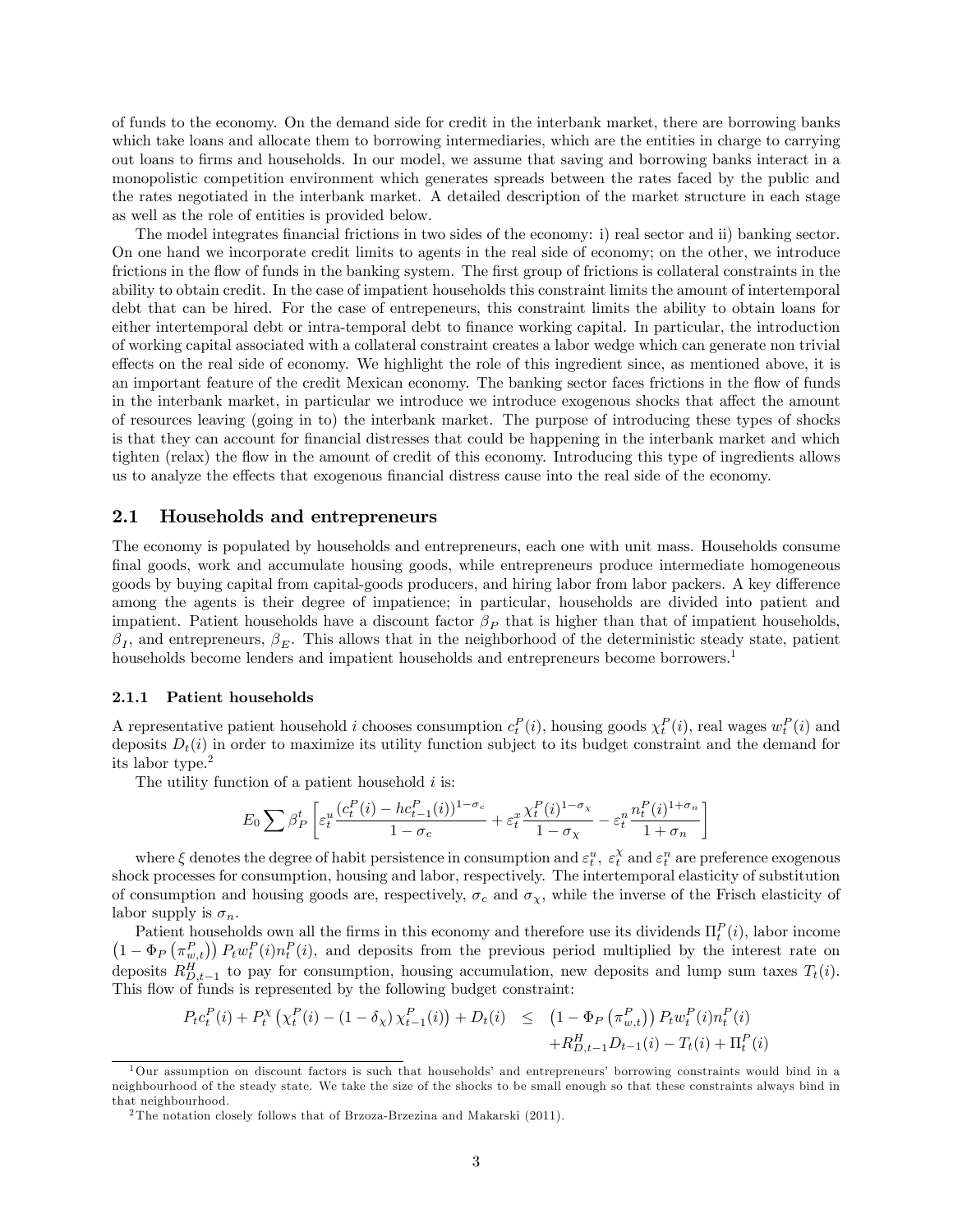where  $P_t$  and  $P_t^{\chi}$  are, respectively, the price of consumption and housing goods, and  $\delta_{\chi}$  denotes the depreciation rate fo the housing stock. Patient households also face a cost for adjusting their nominal wages, represented by the cost function  $\Phi_P(\pi_{w,t}^P)$ , where  $\pi_{w,t}^P \equiv \frac{P_t w_t^P(i)}{P_{t-1} w_{t-1}^P}$  $\frac{F_t w_t^{(i)}}{P_{t-1} w_{t-1}^p(i)}$  denotes the wage inflation for patient household i. The cost function have all the usual properties: in the deterministic steady state, and up to a first differentiation is equal to zero  $(\Phi_P(1) = \Phi'_P(1) = 0)$  and the function is concave in the neighborhood of the deterministic steady state  $(\Phi''_P(1) = \kappa_w^P > 0).$ 

Finally, the measure of all patient households is  $\gamma^P < 1$ .

#### 2.1.2 Impatient households

Impatient households face a similar problem than their counterpart in the patient side of the economy. However, one key difference is important to recall: the discount factor of impatient households  $\beta_I$  is lower than the discount factor of patient households  $\beta_P$ .

A representative impatient household *i* chooses consumption  $c_t^I(i)$ , housing goods  $\chi_t^I(i)$ , real wages  $w_t^I(i)$ and loans  $L_t^H(i)$  in order to maximize its utility function subject to its budget constraint, the demand for its labor type and a borrowing constraint.

The utility function of an impatient household  $i$  is:

$$
E_0 \sum \beta_I^t \left[ \varepsilon_t^u \frac{(c_t^I(i) - hc_{t-1}^I(i))^{1-\sigma_c}}{1-\sigma_c} + \varepsilon_t^x \frac{\chi_t^I(i)^{1-\sigma_x}}{1-\sigma_x} - \varepsilon_t^n \frac{n_t^I(i)^{1+\sigma_n}}{1+\sigma_n} \right]
$$

The impatient household i spends on consumption, housing goods and debt repayment  $R_{L,t-1}^H L_{t-1}^H(i)$ . To finance this spending, it uses its labor income  $(1 - \Phi_I(\pi_{w,t}^I)) P_t w_t^I(i) n_t^I(i)$  and new borrowings. The budget constraint of this agent is given by:

$$
P_t c_t^I(i) + P_t^{\chi} \left( \chi_t^I(i) - (1 - \delta_{\chi}) \chi_{t-1}^I(i) \right) + R_{L,t-1}^H L_{t-1}^H(i) \leq \left( 1 - \Phi_I \left( \pi_{w,t}^I \right) \right) P_t w_t^I(i) n_t^I(i) + L_t^H - T(i)
$$

As in the case of patient households, impatient households face a cost for changing nominal wages which is represented by the function  $\Phi_I(\pi_{w,t}^I)$  which is analogous to the patient households cost function and where  $\pi_{w,t}^{I} \equiv \frac{P_t w_t^I(i)}{P_{t-1} w_{t-1}^I}$  $\frac{P_t w_t(i)}{P_{t-1} w_{t-1}^t(i)}$  denotes the wage inflation for impatient household *i*. Its properties are  $\Phi_I(1) = \Phi'_I(1) = 0$ and  $\Phi''_I(1) = \kappa_w^I > 0$ .

This household faces a borrowing constraint which is represented by the following expression:

$$
R^{H}_{L,t}L^{H}_{t}(i) \leq m^{H}_{t}E_{t}\left[P^{\chi}_{t+1}(1-\delta_{\chi})\chi^{I}_{t}(i)\right]
$$

where  $m_t^H$  is the households loan-to-value ratio which follows an exogenous process.

The measure of impatient households is  $1 - \gamma^P$ .

### 2.1.3 Entrepreneurs

Entrepreneurs receive utility only from their consumption. Also, as impatient households, the discount factor of entrepreneurs,  $\beta_F$ , is lower than the discount factor of patient households,  $\beta_P$ , so in the neighborhood of the deterministic steady state they are borrowers. In order to finance their expenditures, they sell an homogeneous intermediate good  $y_t^w$  in a competitive market, buying capital  $k_t$  from capital-good producers and hiring labor  $n_t$  from labor-packers. Also, entrepreneurs can demand loans as an additional income source. Entrepreneurs choose the level of capital utilization  $u_t \in [0,\infty)$  but only at a cost  $\psi(u_t)k_{t-1}$  which satisfies  $\psi(1) = \psi'(1) = 0$  and  $\psi''(1) > 0$ . We assume that in the deterministic steady state  $u_t = u = 1$ .

A representative entrepreneur *i* chooses consumption  $c_t^E(i)$ , capital  $k_t(i)$ , labor  $n_t(i)$ , capital utilization  $u_t(i)$  and new loans  $L_t^F(i)$  in order to maximize its utility function subject to its budget constraint, its production function and a borrowing constraint.

The utility function of an entrepreneur *i* is:

$$
E_0 \sum \beta_E^t \left[ \varepsilon_t^u \frac{(c_t^E(i) - hc_{t-1}^E(i))^{1-\sigma_c}}{1-\sigma_c} \right]
$$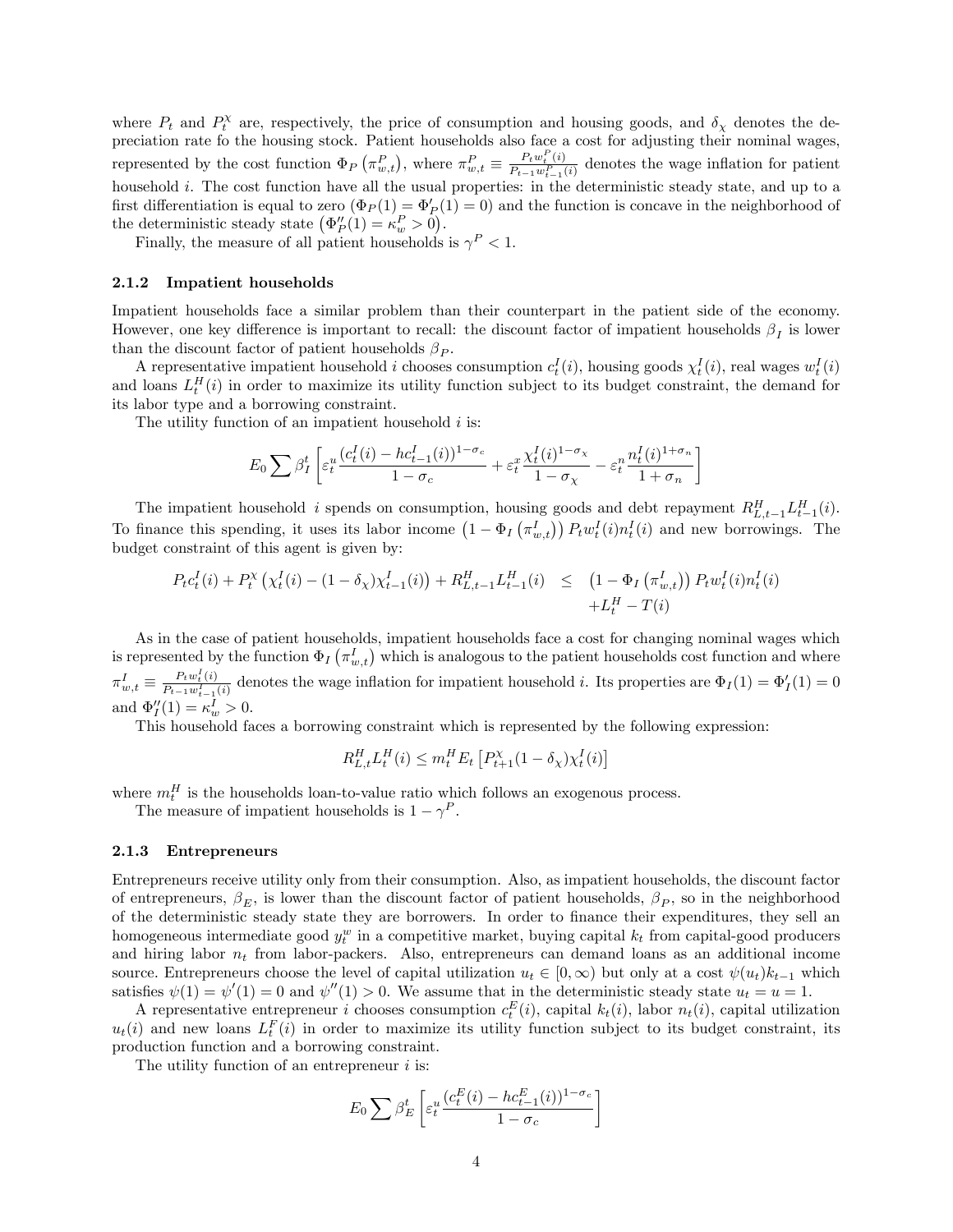The production function of the entrepreneur  $i$  that allows him to transform capital and labor services into an homogeneous good is the following:

$$
y_t^w(i) = A_t \left[ u_t(i) k_{t-1}(i) \right]^\alpha n_t(i)^{1-\alpha}
$$

where  $A_t$  is an exogenous process for the total factor productivity. So, in order to finance consumption, capital accumulation, labor services, adjustment cost on the capital utilization rate and repayment of debt  $R_{L,t-1}^F L_{t-1}^F(i)$ , entrepreneur i uses the revenue from their output sales and new loans

$$
P_t c_t^E(i) + P_t w_t n_t(i) + P_t^k (k_t(i) - (1 - \delta_k) k_{t-1}(i)) + P_t \psi(u_t(i)) k_{t-1}(i) + R_{L,t-1}^F L_{t-1}^F(i) \le P_t^w y_t^w(i) + L_t^F(i)
$$

The borrowing constraint that the entrepreneur faces is

$$
R_{L,t}^{F} L_{t}^{F}(i) + w_{t} n_{t}(i) \leq m_{t}^{F} E_{t} \left[ P_{t+1}^{k}(1 - \delta_{k}) k_{t}(i) \right]
$$

where  $m_t^F$  is the entrepreneurs loan-to-value ratio which follows an exogenous process. Notice that the entrepreneur obtains funds to finance two types of services: loans and working capital. Unlike usual loans  $L_t^F(i)$  which pay an interest rate  $R_{L,t}^F$  for the service of the resources, the working capital loans do not pay an interest rate, this occurs because we assume that this type of loans are intra-period.

#### 2.1.4 Labor packer

In the labor market, we assume that there exists a labor packer that collects differentiated types of labor (offered by both patient and impatient households), aggregates them and sells a homogeneous labor input to entrepreneurs. The problem of the labor packers is to choose  $n_i(i) \forall i$  in order to maximize the following expression:

$$
P_t w_t n_t - \int_0^1 P_t w_t(i) n_t(i) di
$$

where labor aggregation is done through a standard Dixit-Stiglitz aggreagation function

$$
n_t = \left(\int_0^1 n_t(i)^{\frac{1}{1+\mu_w}} di\right)^{1+\mu_w}
$$

The solution of the labor packer problem yields the following demand function for each specific type of labor  $i$  :

$$
n_t(i) = \left(\frac{w_t(i)}{w_t}\right)^{-\frac{1+\mu_w}{\mu_w}} n_t
$$

where

$$
w_t = \left(\int_0^1 w_t(i)^{-\frac{1}{\mu_w}} di\right)^{-\mu_w}
$$

is a wage index that represents the cost of labor for entrepreneurs.

## 2.2 Producers

The economy consists is populated by producers of three types of goods: capital goods, housing goods and consumption goods. Producers of capital and housing goods operate in a competitive environment. The production of the consumptions goods comprises several steps. First, entrepreneurs produce undifferentiated goods and sell them at a competitive price to retailers. Then, retailers brand these goods and sell the differentiated good that come out from this branding process to aggregators at home and abroad. While domestic aggregators operate as final good producers combining differentiated domestic and foreign goods (imports) to transform them into a single final good, aggregators abroad combine these differentiated domestic goods and sell them to a foreign aggregator which, in turn, uses them as inputs to produce a single final good abroad.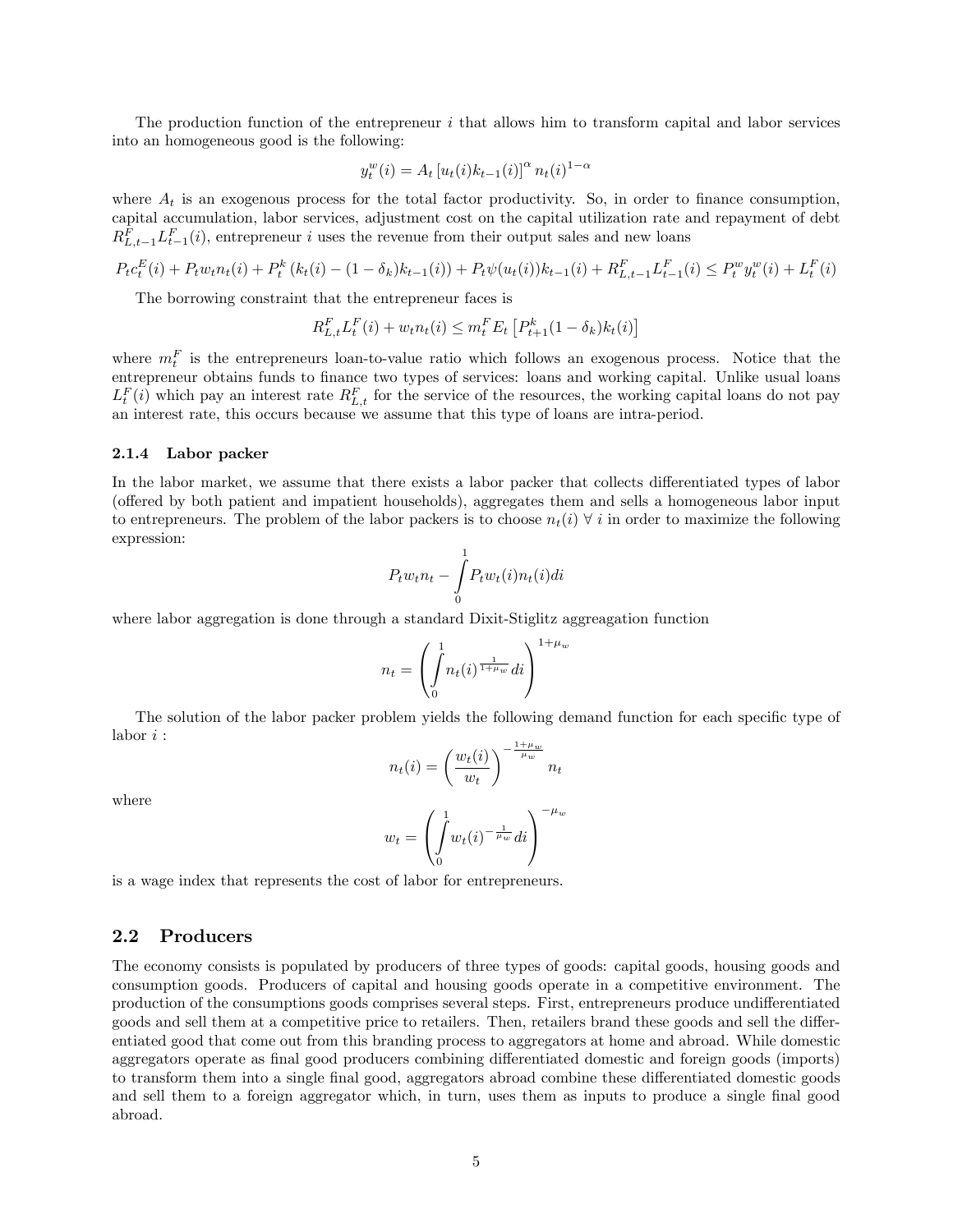#### 2.2.1 Capital good producers

As said before, capital goods are produced by firms operating in a competitive market which it is sell capital at price  $p_t^k = \frac{P_t^k}{P_t}$ . Each period capital goods producers use old undepreciated capital,  $(1 - \delta_k)k_{t-1}$ , from entrepreneurs and an amount  $i_t^k$  of the final consumption good as inputs for the production of capital. Their production technology transforms each unit of undepreciated capital into one unit of current capital; and transforms  $i_t^k$  into capital by incurring in an adjustment cost  $S_k \left( \frac{i_t^k}{i_{t-1}^k} \right)$  . Thus the production function for new capital can be represented by:

$$
k_t = (1 - \delta_k)k_{t-1} + \left(1 - S_k\left(\frac{i_t^k}{i_{t-1}^k}\right)\right)i_t^k
$$

The characterization of the adjustment cost satisfies  $S_k(1) = S'_k(1) = 0$  and  $S''_k(1) = \frac{1}{\kappa_k} > 0$ .

#### 2.2.2 Housing good producers

The production of housing goods is similar to that of capital goods. Housing good producers sell their product at price  $p_t^{\chi} = \frac{P_t^{\chi}}{P_t}$ . Each period they use old undepreciated housing,  $(1 - \delta_{\chi})\chi_{t-1}$ , from households and an amount  $i_t^{\chi}$  of the final consumption good. In the following production function:

$$
\chi_t = (1 - \delta_\chi)\chi_{t-1} + \left(1 - S_\chi\left(\frac{i_t^\chi}{i_{t-1}^\chi}\right)\right)i_t^\chi
$$

where the adjustment cost function,  $S_x \left( \frac{i_t^{\chi}}{i_{t-1}^{\chi}} \right)$ ), satisfies  $S_x(1) = S'_x(1) = 0$  and  $S''_x(1) = \frac{1}{\kappa_x} > 0$ .

### 2.2.3 Final good producers

Domestic final good producers buy differentiated domestic goods  $y_{H,t}(j_H)$  and import varieties  $y_{F,t}(j_F)$  and aggregate them into a single final good. Then, they sell it in a perfectly competitive market. Their technology to produce is given by:

$$
y_t = \left[ \eta^{\frac{\mu}{1+\mu}} y_{H,t}^{\frac{\mu}{1+\mu}} + \eta^{\frac{\mu}{1+\mu}} y_{F,t}^{\frac{\mu}{1+\mu}} \right]^{\frac{\mu}{1+\mu}}
$$
(1)

where

$$
y_{H,t} = \left(\int_0^1 y_{H,t}(j_H)^{\frac{1}{1+\mu_H}} dj_H\right)^{1+\mu_H}
$$
 (2)

$$
y_{F,t} = \left(\int_0^1 y_{F,t}(j_F)^{\frac{1}{1+\mu_F}} d j_F\right)^{1+\mu_F} \tag{3}
$$

and  $\eta$  represents the degree of home bias. The demands for differentiated goods are obtained from solving the maximization problem of the aggregator:

$$
y_{H,t}(j_H) = \left(\frac{P_{H,t(j_H)}}{P_{H,t}}\right)^{-\frac{1+\mu_H}{\mu_H}} y_{H,t}
$$
(4)

$$
y_{F,t}(j_F) = \left(\frac{P_{F,t(j_F)}}{P_{F,t}}\right)^{-\frac{1+\mu_F}{\mu_F}} y_{F,t}
$$
\n(5)

where

$$
y_{H,t} = \eta \left(\frac{P_{H,t}}{P_t}\right)^{-\frac{1+\mu}{\mu}} y_t \tag{6}
$$

$$
y_{F,t} = (1 - \eta) \left(\frac{P_{F,t}}{P_t}\right)^{-\frac{1+\mu}{\mu}} y_t \tag{7}
$$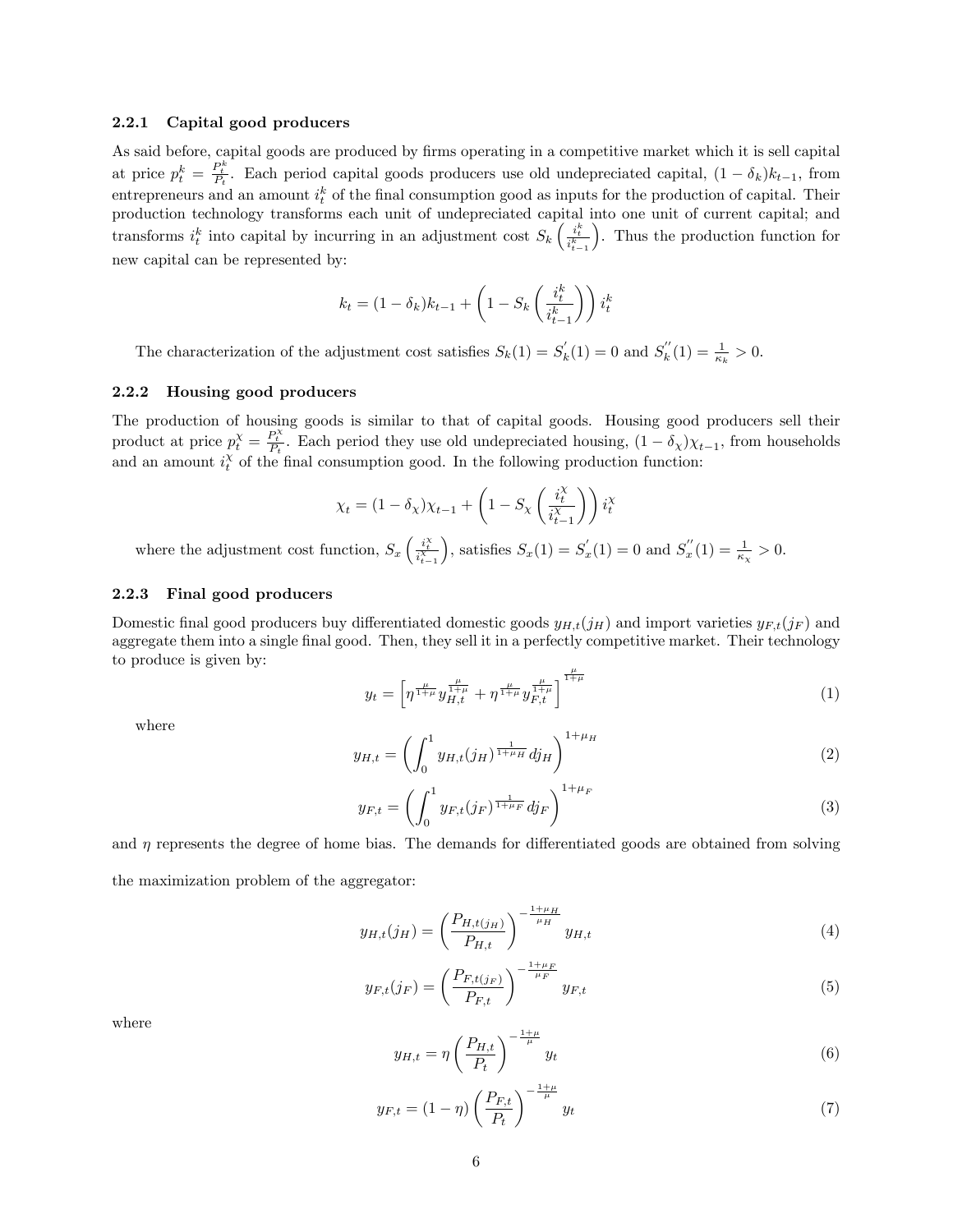and the price aggregates are

$$
P_{H,t} = \left[ \int P_{H,t}(j_H)^{-\frac{1}{\mu_H}} dj_H \right]^{-\mu_H}
$$
 (8)

$$
P_{F,t} = \left[ \int P_{F,t}(j_F)^{-\frac{1}{\mu F}} dj_F \right]^{-\mu_F}
$$
\n(9)

# 2.3 Domestic retailers

Domestic retailers consist of firms that buy an homogenous intermediate good from entrepreneurs, differentiate it by brand naming it  $(j_H)$  and then sell these differentiated goods producers. Thus, the nominal

marginal cost that domestic retailers face is given by  $P_t^w$ , the price of the domestic intermediate good produced by the entrepreneur. We assume that domestic retailers face sticky prices à la Calvo. Accordingly, each domestic retailer has a probability  $1 - \theta_H$  to reset its price optimally,  $P_{H,t+1}^{new}$ , in any period. With probability  $\theta_H$  the retailer is not allowed to reoptimize, and set its price according to the following updating rule  $P_{H,t+1}(j_H) = P_{H,t}(j_H) \left[ (1 - \zeta_H) \overline{\pi} + \zeta_H \pi_{t-1} \right]$ , where  $\zeta_H \in [0,1]$ . Those retailers setting their optimal price face the following problem:

$$
\max_{P_{H,t+1}^{new}} E_t \sum_{s=0}^{\infty} (\beta^p \theta_H) \Lambda_{t,t+s+1}^p \left[ \prod_{s=1}^{t+s-1} \left[ (1 - \zeta_H) \overline{\pi} + \zeta_h \pi_{t+s-1} \right] P_{H,t+1}^{new} - P_{w,t} \right] y_{H,t+s}(j_H) \tag{10}
$$

subject to the demand for the differentiated good  $y_{H,t}(j_H)$  represented by (4).

Aggregating the price charged by optimizing and non-optimizing domestic retailers yields the price index for domestic goods in the economy:

$$
P_{H,t} = \left[\theta_H^{-\frac{1}{\mu_H}} \tilde{P}_{H,t} d j_H + (1 - \theta_H) \int P_{H,t}^{new}(j_H)^{-\frac{1}{\mu_H}} d j_H\right]^{-\mu_H}
$$
(11)

## 2.4 Importing retailers

Importing retailers consist of firms purchasing an homogenous good in the world, differentiating it brand naming it  $(j_F)$  and selling these differentiated goods to final goods aggregators. Thus, the nominal marginal

cost that they face is given by  $e_t P_t^*$ , where  $e_t$  is the nominal exchange rate and  $P_t^*$  is the price of the homogeneous good expressed in terms of the foreign currency. In order to allow for incomplete exchange rate pass-through in the price of imported goods, we follow and assume that import prices are sticky in the local currency; notice that this feature can be attained by assuming a Calvo rule setup. According to this rule, each foreign retailer face a probability  $1 - \theta_F$  to reset its price optimally in every period, represented by  $P_{F,t+1}^{new}$ . With probability  $\theta_F$  the retailer is not allowed to reoptimize and sets its price accordingly to the following updating rule  $\tilde{P}_{F,t+1}(j_F) = P_{F,t}(j_F) [(1 - \zeta_F)\overline{\pi} + \zeta_F \pi_{t-1}]$ , where  $\zeta_F \in [0,1]$ . Those retailers setting their optimal prices face the following problem:

$$
\max_{P_{F,t+1}^{new}} E_t \sum_{s=0}^{\infty} (\beta^p \theta_F) \Lambda_{t,t+s+1}^p \left[ \prod_{s=1}^{t+s-1} \left[ (1 - \zeta_F) \overline{\pi} + \zeta_F \pi_{t+s-1} \right] P_{F,t+1}^{new} - e_t P_t^* \right] y_{F,t+s}(j_F) \tag{12}
$$

subject to the demand for the differentiated good  $y_{F,t}(j_F)$  represented by(5).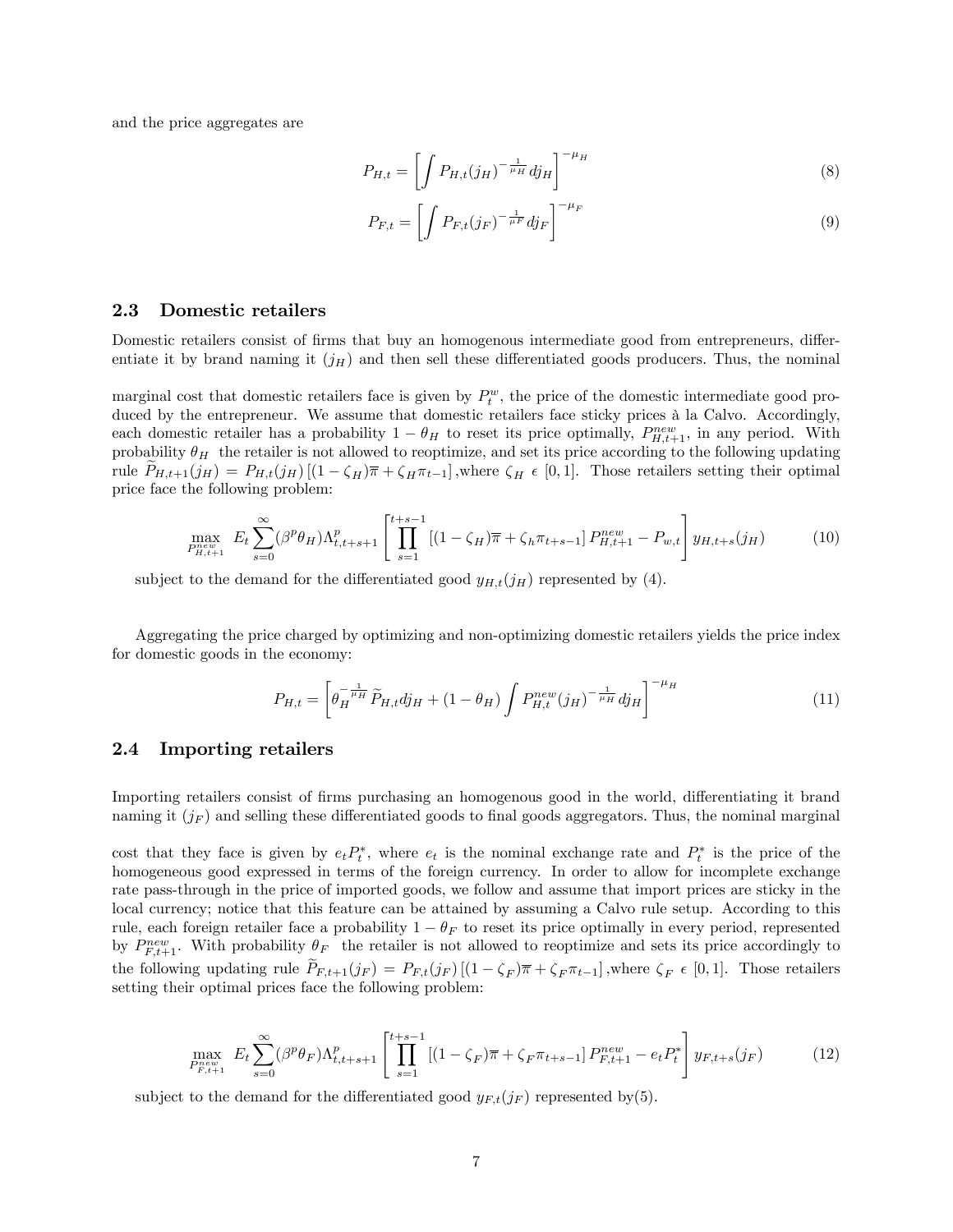Aggregating the price charged by optimizing and non-optimizing foreign retailers yields the price index of the foreign goods:

$$
P_{F,t} = \left[ \theta_F^{-\frac{1}{\mu_F}} \tilde{P}_{F,t} d j_F + (1 - \theta_F) \int P_{F,t}^{new}(j_F)^{-\frac{1}{\mu_H}} d j_F \right]^{-\mu_F}
$$
(13)

#### 2.4.1 Exporting retailers

The exporting retailers purchase the intermediate domestic good from entrepreneurs and differentiate it by brand naming it  $(j_H^*)$ . Thus, the nominal marginal cost of is given by  $\frac{P_t^w}{e_t}$ , where  $e_t$  is the nominal exchange rate. Notice that this expression corresponds to price of the domestically produced good expressed in terms of the foreign currency. Each exporting retailer  $(j_H^*)$  faces the following demand  $y_{H,t}^*(j_H^*)$  for its product:

$$
y_{H,t}^*(j_H^*) = \left(\frac{P_{H,t}^*(j_H^*)}{P_{H,t}^*}\right)^{-\frac{1+\mu_H^*}{\mu_H^*}} y_{H,t}^* \tag{14}
$$

where we assume that the export price  $P_{H,t}^*(j_H^*)$  is expressed in terms of the foreign currency. The aggregate output for  $y_{H,t}^*$  is defined by

$$
y_{H,t}^* = \left(\int_0^1 y_{H,t}^*(j_H^*)^{\frac{1}{1+\mu_H^*}} dy_H^*\right)^{1+\mu_H^*}
$$
(15)

and  $P_{H,t}^*$  is

$$
P_{H,t}^* = \left[ \int_0^1 y_{H,t}^*(j_H^*)^{-\frac{1+\mu_H^*}{\mu_H^*}} dj_H^* \right]^{-\mu_H^*}
$$
(16)

Assuming that foreign demand can be represented by a CES function, the external demand for  $y_{H,t}^*$  is given by:

$$
y_{H,t}^* = (1 - \eta^*) \left(\frac{P_{H,t}^*}{P_t^*}\right)^{-\frac{1 + \mu_H^*}{\mu_H^*}} y_t^* \tag{17}
$$

In order to allow for incomplete exchange rate pass-through in the price of exported goods, we follow and assume that export prices are sticky in the foreign currency; notice that this feature can be attained by assuming a Calvo rule setup. According to this rule, each foreign retailer face a probability  $1 - \theta_H^*$  to reset its price optimally every period, represented by  $P_{H,t+1}^{*,new}$ . With probability  $\theta_H^*$  the retailer is not allowed to reoptimize and set its price accordingly tp the following updating rule  $\widetilde{P}_{H,t+1}^*(j_H^*) = P_{H,t}^*(j_H^*) \left[ (1 - \zeta_H^*) \overline{\pi}^* + \zeta_H^* \pi_{t-1}^* \right],$ where  $\zeta_H^* \in [0,1]$ . Those retailers setting their optimal prices face the following problem:

$$
\max_{P_{H,t+1}^{*,new}} E_t \sum_{s=0}^{\infty} (\beta^p \theta_H^*) \Lambda_{t,t+s+1}^p \left[ \prod_{s=1}^{t+s-1} \left[ (1 - \zeta_H^*) \overline{\pi}^* + \zeta_H^* \pi_{t+s-1}^* \right] P_{H,t+1}^{*,new} - \frac{P_{w,t+s}}{e_{t+s}} \right] y_{H,t+s}^*(j_H^*) \tag{18}
$$

subject to the foreign demand for the good variety  $(j_H^*)$ , represented by (14).

## 2.5 Financial block

The model considers a banking sector where banks interact in a monopolistically competitive environment which allows to generate interest rate spreads between the monetary policy rate and the interest rates that households and entrepreneurs face. Furthermore, in order to capture an incomplete short-run pass-through from movements in the monetary policy interest rate to the other interest rates in the economy we assume sluggish interest rates.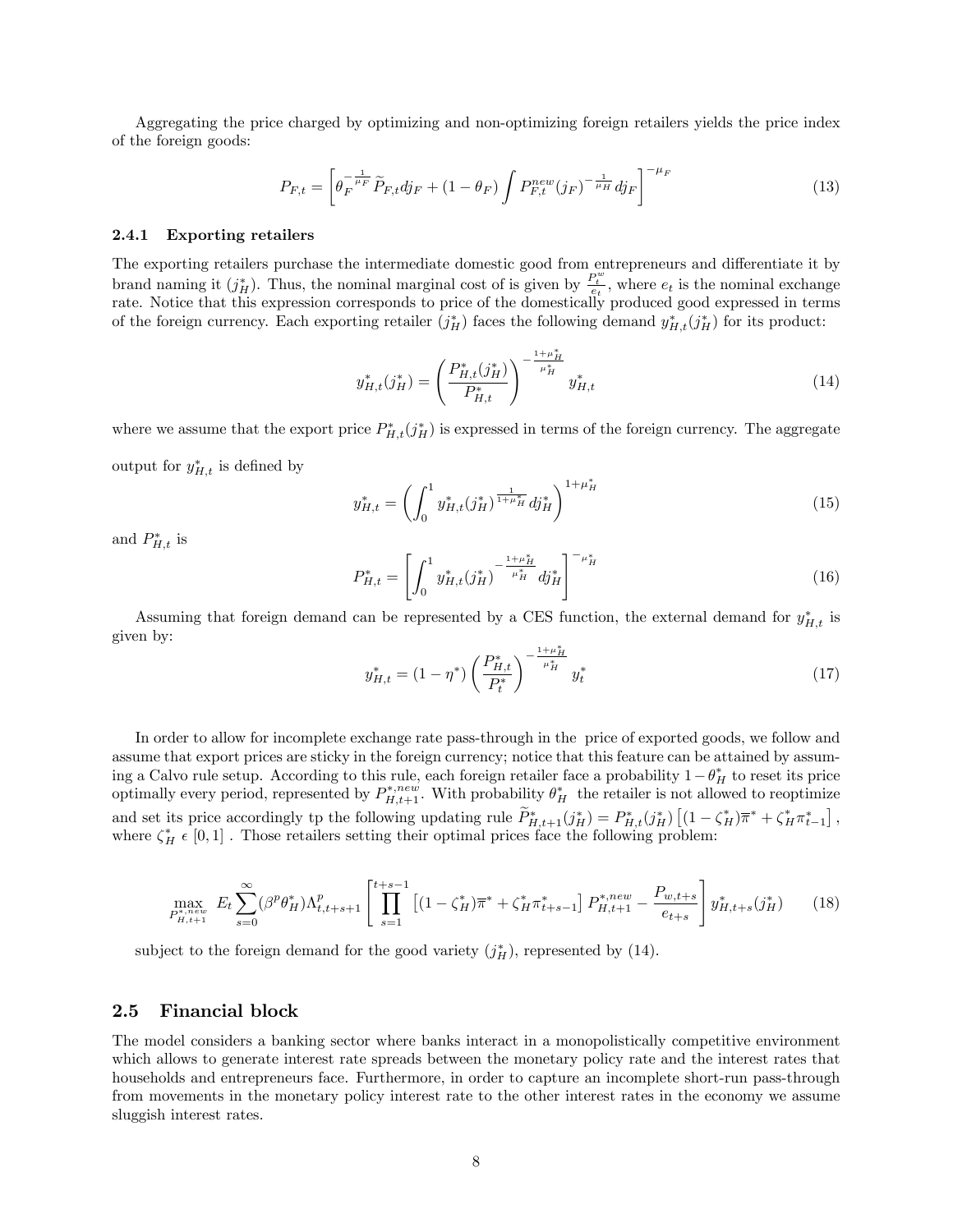The structure of the banking sector includes two blocks (i.e. the savings and lending blocks) with several partitions in the flow of credit. At the bottom of the structure, competitive financial intermediaries interact with households and entrepreneurs in order to receive or allocate credit. At the middle of the structure, monopolistically competitive banks interact with financial intermediaries in order to receive or allocate credit. At the top, these banks deposit or obtain funds in the interbank market. It is important to notice that in this setup resources from the interbank market are not available for Önancial intermediaries that interact with households and entrepreneurs.

In the savings block, saving intermediaries have two roles. On one hand, they capture savings from households offering a competitive interest rate; on the other hand, they receive "offers" for those savings from different banks and allocate them among those banks. The allocation of those resources among banks occurs at a noncompetitive interest rate since saving intermediaries possess market power. In turn, those banks use these resources to open saving accounts in the interbank market. The way the market is partitioned allows to generate a spread between interbank interest rate and the saving rate perceived by households.

The lending block operates in a similar manner to the savings block but with an additional consideration: there exists specialization to lending to households and entrepreneurs. Some banks are specialized in lending to entrepreneurs and others in lending to households. Thus, the lending flow from the interbank market to households and to entrepreneur operates in two parallel structures. Monopolistically competitive lending banks obtain resources from the interbank market at a common interest rate. Each bank uses its market power to allocate those resources to lending intermediaries at a differentiated interest rate, above the interbank interest rate. Financial intermediaries then allocate those loans between households and firms at a competitive interest rate. As in the saving block, the partition generates a spread among the interbank rate and the lending rates.

In order to introduce the sluggish adjustment of interest rates, the model considers that banks face nominal rigidities à la Calvo. At every period a subset of banks are able adjust their interest rates while another subset has to set interest rates anchoring them to previous rates.

In addition, we introduce exogenously driven shocks in the flow of funds from monopolistically competitive banks to the interbank market. These shocks are meant to represent exogenous factors that can produce interference, or fluency, in the flow of funds in the banking system. In particular, these shocks could represent a complex production function of funds when they are transiting between the interbank market and banking sector. This production function could comprise several factors which operate in the efficiency of the allocations of loans. Under our current setup, these shocks are materialized as exogenous changes in the spreads on the interest rates.

In the next part we describe the structure of the banking system by characterizing each stage of the flow of funds model.

### 2.5.1 Financial intermediaries

As described above at the bottom (but in opposite sides) of the banking structure we have saving and lending intermediaries. While the main are the main recipients of resources from the domestic economy, the latter provide credit to the economy.

Saving intermediaries draw resources from the domestic economy and channel them to the banking system. Saving intermediaries receive offers from different banks to receive a differentiated interest rate,  $R_{D,t}^H(i_D^H)$ , in exchange of saving resources,  $D_t(i_D^H)$ . These intermediaries capture the required resources from patient households,  $D_t$ , in exchange of a competitive interest rate,  $R_t^D$ . Then, saving intermediaries transform the required resources from different banks,  $D_t(i_D^H)$ , in an aggregate amount of deposits,  $D_t$ , through the following technology:

$$
D_t = \left[ \int_0^1 D_t (i_D^H)^{\frac{1}{1+\mu D}} di_D^H \right]^{1+\mu_D} \tag{19}
$$

Once the aggregate amount of deposits is produced, this intermediary interacts in a competitive market in which it receives  $D_t$  in exchange of  $R_t^D$  and allocate these resources among saving banks  $D_t(i_D^H)$  in exchange of  $R_{D,t}^H(i_D^H)$ . Its problem is hence given by: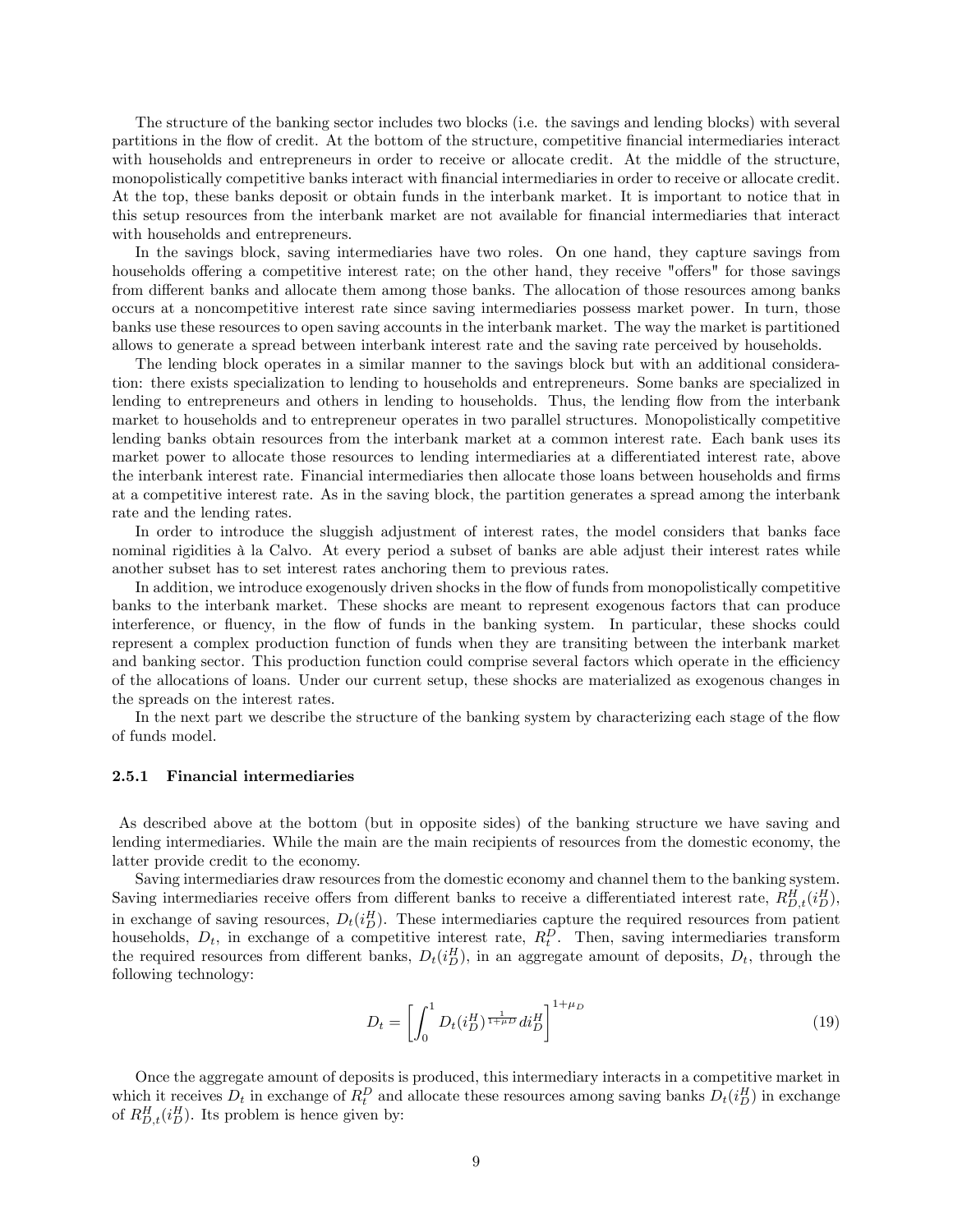$$
\max_{D_t(i_D^H)} \frac{1}{R_{D,t}^H} D_t - \int_0^1 \frac{1}{R_{D,t}^H(i_D^H)} D_t(i_D^H) di_D^H \tag{20}
$$

Lending intermediaries obtain differentiated loans from lending banks  $(i_L^j)$  at interest rate  $R_{L,t}^j(i_L^j)$ . Then, they aggregate those loans to produce an undifferentiated loan by using the following technology:

$$
L_t^j = \left[ \int_0^1 L_t^j (i_L^j)^{\frac{1}{1+\mu_L^j}} di_L^j \right]^{1+\mu_L^j} \tag{21}
$$

Once  $L_t^j$  is produced, this intermediary make loans to agents of type j at the interest rate  $R_L^j$  in a competitive environment. Its problem hence consists of choosing  $L_t^j(i_L^j)$  in order to maximize

$$
R_{L,}^{j}L_{t}^{j} - \int_{0}^{1} R_{L,t}^{j}(i_{L}^{j}) L_{t}^{j}(i_{L}^{j}) di_{L}^{j}
$$
\n(22)

subject to 21. The individual demand for lending products  $L_t^j(i_L^j)$  can be obtained from the optimality conditions of these problems

$$
L_t^j(i_L^j) = \left(\frac{R_{L,t}^j(i_L^j)}{R_{L,t}^j}\right)^{\frac{1+\mu_L^j}{\mu_L^j}} L_t^j
$$
 (23)

and given the zero profit condition we can find the aggregate interest rate  $R_{L,t}^{j}$ .

$$
R_{L,t}^{j} = \left(\int_{0}^{1} R_{L,t}^{j} (i_{L}^{j})^{\frac{1}{\mu_{L}^{j}}} di_{L}^{j}\right)^{-\mu_{L}^{j}}
$$
(24)

$$
L_t^H = \left[ \int_0^1 L_t^H (i_L^H)^{\frac{1}{1+\mu_L^H}} di_L^H \right]^{1+\mu_l^H} \tag{25}
$$

$$
D_t^H(i_D^H) = \left(\frac{R_{D,t}^H(i_D^H)}{R_{D,t}^H}\right)^{\frac{1+\mu_D^H}{\mu_D^H}} D_t^H
$$
\n(26)

$$
L_t^H(i_D^H) = \left(\frac{R_{L,t}^H(i_L^H)}{R_{L,t}^H}\right)^{\frac{1+\mu_L^H}{\mu_L^H}} L_t^H
$$
\n(27)

$$
L_{t}^{F}(i_{D}^{F}) = \left(\frac{R_{L,t}^{F}(i_{L}^{F})}{R_{L,t}^{F}}\right)^{\frac{1+\mu_{L}^{F}}{\mu_{L}^{F}}} L_{t}^{F}
$$
\n(28)

$$
R_t^D = \left(\int_0^1 R_t^D (i_D^H)^{\frac{1}{\mu_D^H}} di_D^H\right)^{\mu_D^H} \tag{29}
$$

$$
R_{L,t}^{H} = \left(\int_0^1 R_{L,t}^H (i_L^H)^{\frac{1}{\mu_L^H}} di_L^H\right)^{-\mu_L^H} \tag{30}
$$

$$
R_{L,t}^{F} = \left(\int_{0}^{1} R_{L,t}^{F} (i_{L}^{F})^{\frac{1}{\mu_{L}^{F}}} di_{L}^{F}\right)^{-\mu_{L}^{F}}
$$
(31)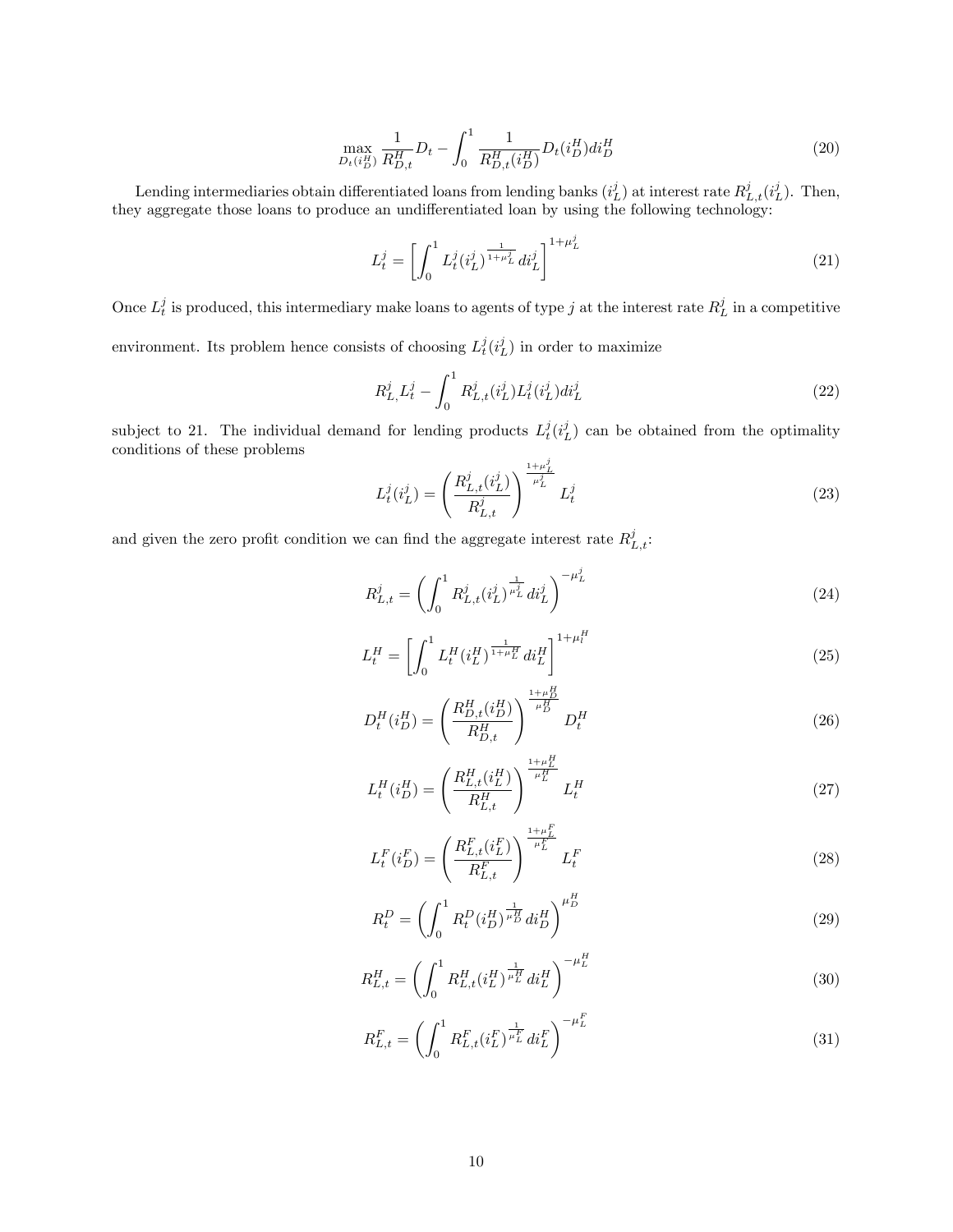#### 2.5.2 Saving banks

The role of saving banks  $(i_D^H)$  is to capture resources from saving intermediate banks and deposit them in the interbank market. Each saving bank  $(i_D^H)$  obtains deposits  $D_t(i_D^H)$  from saving intermediaries and repays a return of  $R_{D,t}^H(i_D^H)$  for these resources. In turn, saving banks deposit these funds in the interbank market at the monetary policy rate  $R_t$ . In order to introduce shocks that disturb the spreads in the banking sector, it is assumed that deposits channeled from saving intermediaries to the interbank market are exogenously affected by a shock  $z_{D,t}^H$ , thus for each unit of  $D_t(i_D^H)$  a quantity  $z_{D,t}^H$  is canalized to the interbank market resulting in deposits  $D_{IB,t}(i_D^H)$ .

$$
D_{IB,t}(i_D^H) = z_{D,t}^H D_t(i_D^H)
$$
\n(32)

In addition, saving banks operate in a monopolistically competitive market, in which they set the interest rate  $R_{D,t}^H(i_D^H)$  that maximizes their profits. In order to introduce sticky interest rates, it is assumed that banks set their interest rates with a Calvo rule; according to this rule, every period, each bank receives a signal to optimally set its optimal interest rate,  $R_t^{D,new}$ , with probability  $1-\theta_D$ . With probability  $\theta_D$  it sets their interest rates to  $R_{t-1}^D$ . Thus a bank which is able to optimize its interest rate today has to incorporate the possibility of not being able to set optimal rates in the future. This results in the following optimization problem:

$$
\max_{R_t^{D,new}} E_t \sum_{s=0}^{\infty} \theta_D^s \beta_p^{S+1} \Lambda_{t,t+s+1}^p \left[ R_{t+s} D_{IB,t+s}^H(i_D^H) - R_t^{D,new}(i_D^H) D_{t+s}^H(i_D^H) \right] \tag{33}
$$

subject to 26 and 32. Notice that  $\Lambda_{t,t+s+1}^p = \frac{u_{c,t+s+1}^p}{u_{c,t}^p}$  and  $\beta_p^{S+1}\Lambda_{t,t+s+1}^p$  is the discount factor of the patient household which own the banks in this economy.

#### 2.5.3 Lending banks

In this structure there exists two types of lending banks, one lends to households  $(i_L^H)$  and the other lends to firms  $(i_L^F)$ . The role of lending banks is to borrow resources from the interbank market,  $L_{IB,t}^j$ , at the monetary policy rate  $R_t$ , in order to lend  $L_t^j$  at rate  $R_t^j(i_L^j)$  to lending intermediaries, where  $j \in \{H, F\}$ . As in the case of saving banks, in order to introduce shocks that disturb the spreads in the banking sector, it is assumed that resources flowing from interbank market to lending intermediaries are exogenously affected by shocks  $z_{L,t}^j$ . This is:

$$
L_t^j(i_L^j) = z_{L,t}^j L_{IB,t}^j(i_L^j)
$$
\n(34)

As in the case of saving banks, lending banks operate in a monopolistically competitive market, in which they set the interest rate  $R_t(i_L^j)$  that maximizes their profits. In order to introduce sticky interest rates, it is assumed that banks set their interest rates with a Calvo rule; according to this rule, every period, each bank receives a signal to optimally set its optimal interest rate,  $R_t^{new}(i_L^j)$ , with probability  $1 - \theta_L$ . With probability  $\theta_L$  it sets their interest rates to  $R_{L,t-1}^j$ . Thus a bank which is able to optimize its interest rate today has to incorporate the possibility of not being able to set optimal rates in the future. Thus a bank which is able to optimize its interest rate today has to incorporate the possibility of not being able to set optimal rates in the future. This results in the following problem:

$$
\max_{R_{L,t}^{j,new}} E_t \sum_{s=0}^{\infty} \theta_D^s \beta_I^{S+1} \Lambda_{t,t+s+1}^p \left[ R_{L,t}^{j,new}(i_L^j) L_{t+s}^j(i_L^j) - R_{t+s} L_{IB,t+s}^j(i_L^j) \right]
$$
(35)

subject to deposits demand and channel formula. Notice that  $\Lambda_{t,t+s+1}^p = \frac{u_{c,t+s+1}^p}{u_{c,t}^p}$  and  $\beta_p^{S+1} \Lambda_{t,t+s+1}^p$  is the

discount factor of the patient household which own the banks in this economy.

In addition, banks can obtain resources from the foreign interbank market subject to a risk premium,  $\rho_t$ , which, in turn, is a function of the level foreign debt position to GDP, as follows:

$$
\rho_t = \exp\left(\varrho \frac{e_t L_t^*}{P_t \tilde{y}_t}\right) \varepsilon_t^\rho \tag{36}
$$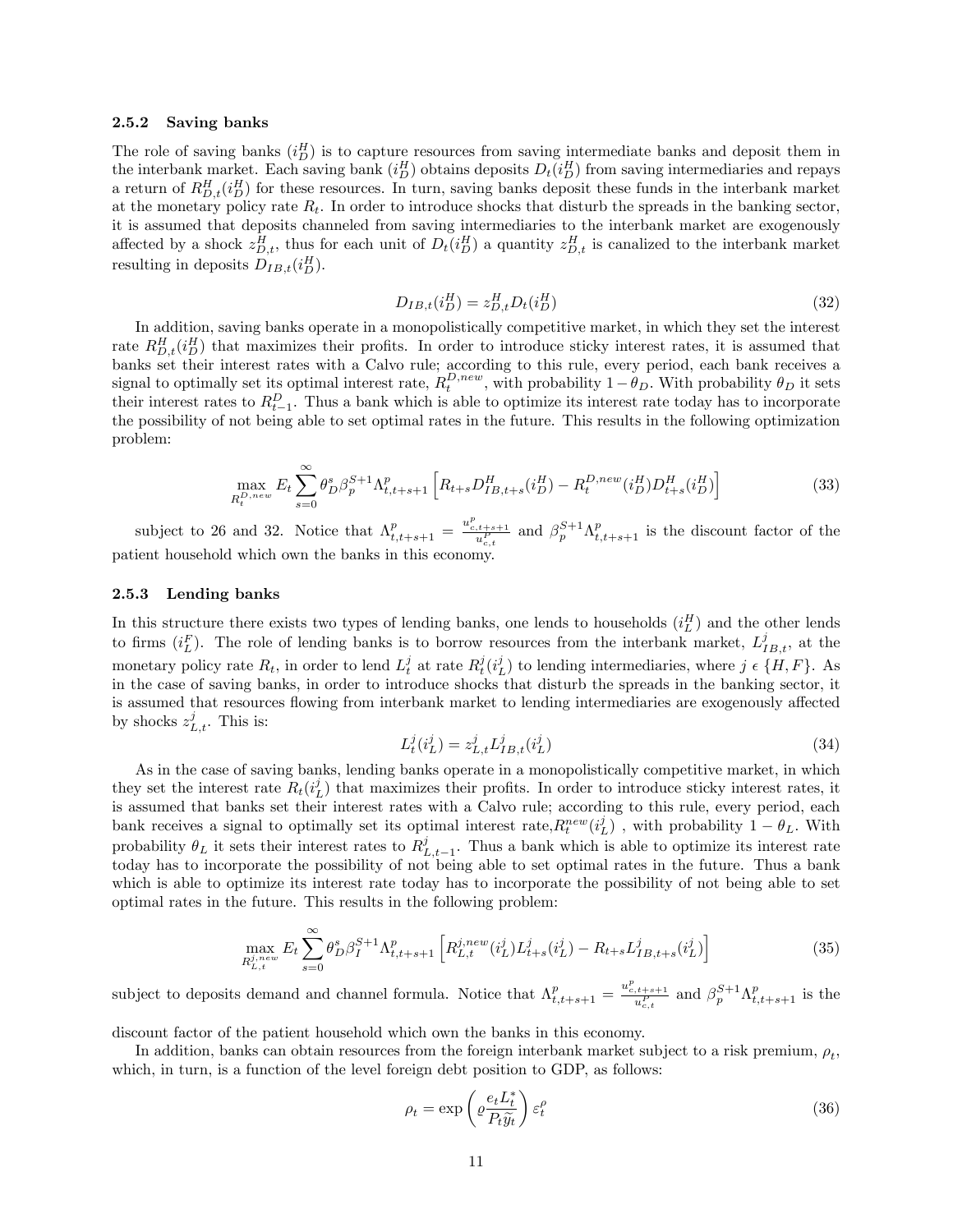where  $L_t^*$  is the level of foreign debt,  $\widetilde{y}_t$  is the real GDP and  $\varepsilon_t^{\rho}$  are i.i.d. normal innovations. This term is used to represent the uncovered interest rate parity condition:

$$
R_t = e_t R_t^* \rho_t \tag{37}
$$

## 2.6 Government

We assume that the government budget is balanced and given by:

$$
G_t = T_t \tag{38}
$$

where  $G_t$  represents the government expenditure and  $T_t$  represents lump sum taxes on households. Additionally,  $G_t$  is exogenously driven by the following process:

$$
G_t = \rho_G \mu_G + (1 - \rho_G) G_{t-1} + \varepsilon_{G,t}
$$
\n(39)

with  $\rho_G \in (0, 1)$  and  $\varepsilon_{G,t}$  i.i.d.

## 2.7 Central bank

Monetary policy is performed according to a Taylor rule of the form:

$$
\frac{R_t}{\overline{R}} = \left(\frac{R_{t-1}}{\overline{R}}\right)^{\gamma_R} \left(\left(\frac{\pi_t}{\overline{\pi}}\right)^{\gamma_{\pi}} \left(\frac{\widetilde{y}_t}{\overline{\widetilde{y}}}\right)^{\gamma_y}\right)^{1-\gamma_R} \varepsilon_{R,t}
$$
\n(40)

where  $\bar{\pi}$  is the inflation target,  $\bar{\tilde{y}}$  is the steady state level of GDP and  $\varepsilon_{R,t}$  represents i.i.d. shocks that capture deviations from the rule.

## 2.8 Foreign economy

We assume a simple way for modeling the foreign economy in three independent autoregressive process of order one, each one with i.i.d innovations.

# 2.9 Market Clearing conditions, balance of payments and GDP

The final goods market clearing condition is given by:

$$
c_t + i_{k,t} + i_{\chi,t} + g_t + \psi(u_t)k_{t-1} = y_t
$$
\n(41)

where

$$
c_t = \left(1 - \gamma^P\right)c_t^I + \gamma^P c_t^P + c_t^E \tag{42}
$$

With respect to intermediate goods, its market clearing condition is given by:

$$
\int_0^1 y_{H,t}(j)dj + \int_0^1 y_{H,t}^*(j)dj = y_{W,t}
$$

The market clearing condition for the housing market is given by: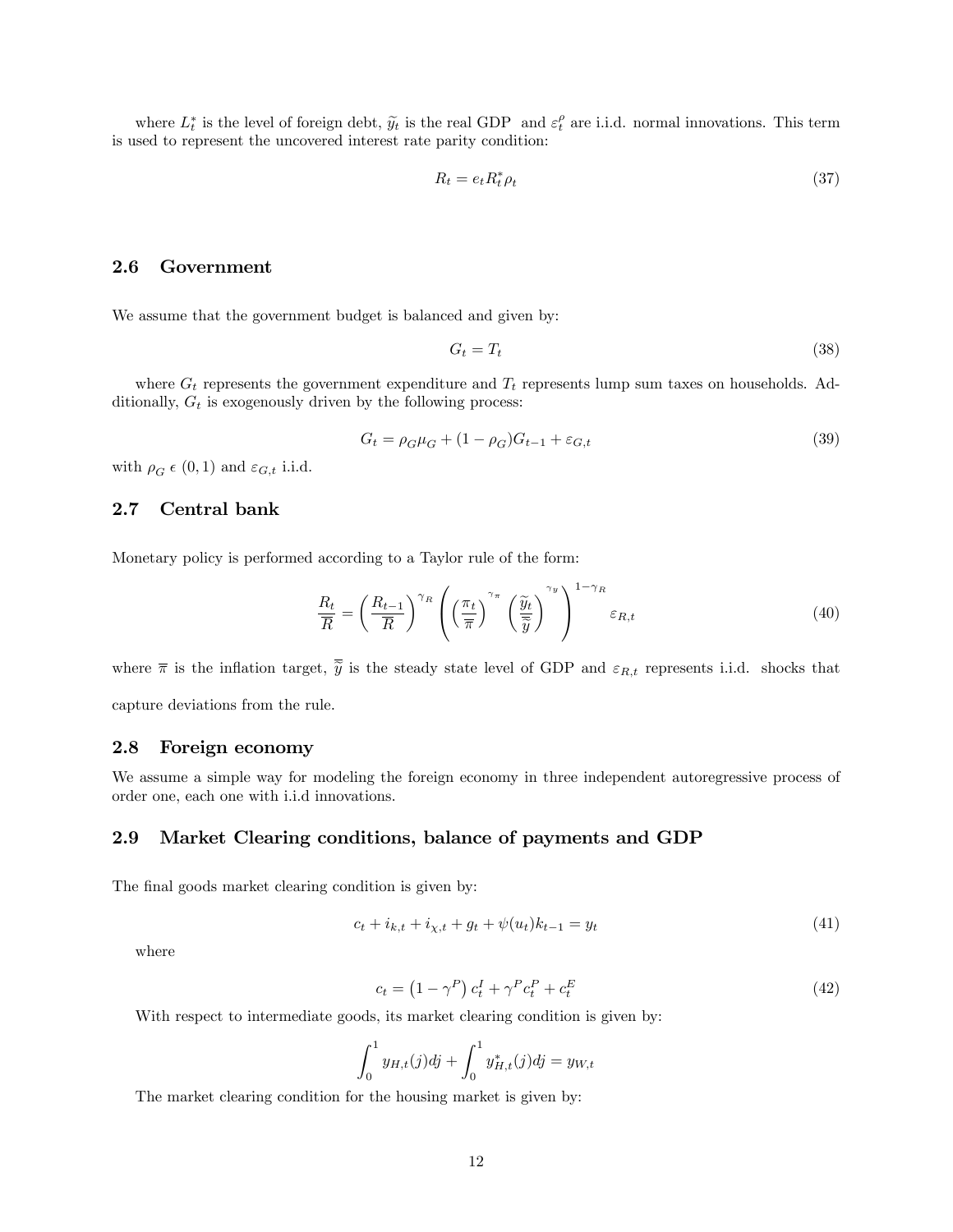$$
\gamma^P \chi_t^P + \left(1 - \gamma^P\right) \chi_t^I = \chi_{t-1} \tag{43}
$$

The balance of payments is represented as follows:

$$
\int_0^1 P_{F,t}(j_F) y_{F,t}(j_F) d j_F + e_t R_{t-1}^* \rho_{t-1} L_{t-1}^* = \int_0^1 e_t P_{H,t}^*(j_H^*) y_{H,t}^*(j_H^*) d j_H^* + e_t L_t^*
$$
(44)

Finally, GDP is defined by the following relationship:

$$
P_t \tilde{y}_t = P_t y_t + \int_0^1 e_t P_{H,t}^*(j_H^*) y_{H,t}^*(j_H^*) d j_H^* - \int_0^1 P_{F,t}(j_F) y_{F,t}(j_F) d j_F
$$
\n(45)

# 3 Estimation

### 3.1 Data

We use 11 observable variables to estimate the model. These variables can be divided into three subsets: domestic macroeconomic variables, domestic banking variables and foreign macroeconomic variables. The first group encompasses real consumption, real investment, real exports, real imports, inflation and the money market interest rate. The second group includes spreads between the monetary policy interest rate and the credit rates faced by the public; specifically we use spread on: deposits, loans to households and loans to firms. The third group of variables only includes US output.

We use quarterly data from  $2000 \text{Q}2$  to  $2013 \text{Q}1$ ,. Variables were transformed as follows: most macroeconomic real variables, either domestic or foreign, were detrended using the average growth rate of GDP of its corresponding country and then transformed to deviations from their sample means.<sup>3</sup>

### 3.2 Calibrated parameters and estimation results

Table 1 reports the calibrated parameters of the model. Specifically, these are two sets of parameters. One that accounts for those parameters whose values are taken from related previous studies and on another that accounts for those parameters that were calibrated to match the empirical moments of the Mexican data along the sample period. The additional calibrated parameters used in the loglinearized version of the model were taken from the steady state relationships, as shown in Appendix E.

The discount factor for patient households  $\beta_P$  is set to 0.999. In order to make sure that the borrowing constraint is binding in the neighborhood of the steady state, we set  $\beta_I = \beta_E = 0.985$ . Depreciation rates of capital and housing goods are set to  $\delta_k = 0.02$  and  $\delta_{\chi} = 0.0125$ , respectively. The elasticity of capital in the entrepreneur's production function is set equal to 0.34 following the work of García-Verdú (2005). The inflation target  $\bar{\pi}$  is set equal to 3 % (in annual terms) which corresponds to the inflation target of Banco de Mexico since 2001. The steady state policy rate is set equal to 7 % (in annual terms). The parameter  $\mu$  is set equal to one, implying an elasticity of substitution between domestic and foreign goods of 2. The degree of home bias is set to  $\eta = 0.6$ . The markup for wages  $\mu_w$  equals 0.1 implying a 10% steady state markup over wages. The measure of the patient households is set to  $\gamma_P = 0.65$ .

Tables 2 and 3 show the prior distributions along with the mean and the posterior mode of the estimated parameters.

## 3.3 Robustness

One estimation result which is noteworthy comes from the analysis of the marginal likelihood of the model with and without working capital. The model with working capital reports a marginal likelihood of -747

<sup>3</sup>Real imports and exports are not treated in the same fashion. Since both variables show relatively higher growth rates in the sample than the average growth rate of GDP, these were detrended using the average sample growth for the exports. The Mexican inflation and monetary policy interest rates received a particular treatment. During the first three years of the sample period, inflation was above today's permanent 3 % target because this period corresponds to the beginning of a disinflation process in Mexico. Therefore, we subtracted to these nominal variables the "excess target" from the first years of the sample in order to make them consistent with an inflation target of  $3\%$ , as in the rest of the sample.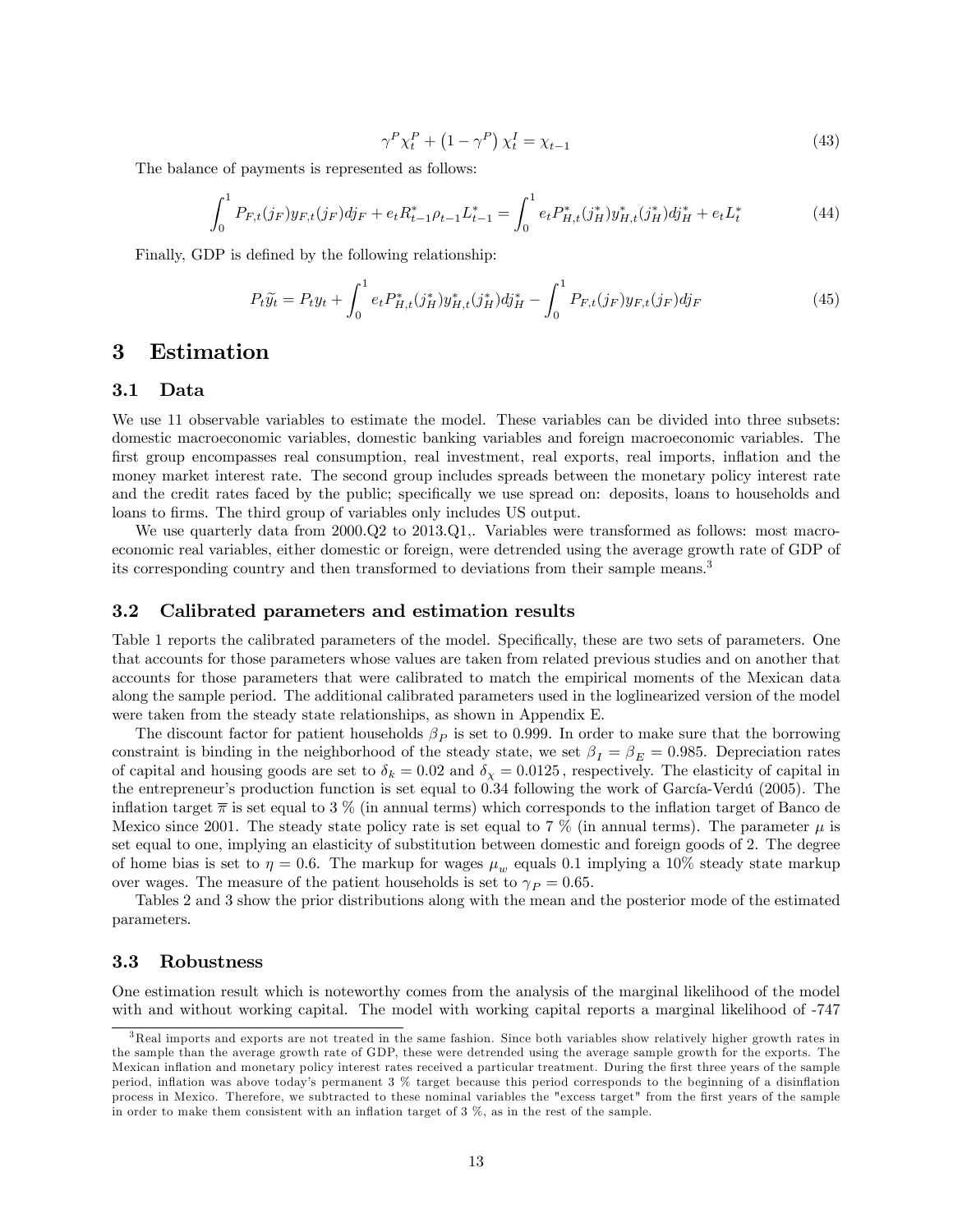while the model without working capital reports a value of -777. This implies that working capital is an important feature to consider in the model in order to better capture the properties of the Mexican data.

# 4 Properties of the estimated model: impulse response analysis

In this section we analyze the response of the economy to two main types of shocks: i) monetary policy shock and ii) banking sector shocks. The purpose of the analyses of the first type of shock is twofold: to provide a standard assessment of the estimated model dynamics and to inspect the role of the working capital channel in the propagation of shocks into the model economy. The second type of shocks is used to analyze how exogenous shocks that generate banking distress are propagated to the real side of the economy.<sup>4</sup>

Before examining the transmission of shocks into the economy, we briefly discuss how the working capital channel affects the response of the economy to the different types of shocks. First, from the optimality condition associated to hiring an extra unit of labor (expression [46] below) we can observe that there exists a labor wedge.  $\lambda_{c,t}^E$  refers to the marginal utility of consumption of the entrepreneur while  $\mu_t^F$  refers to the shadow price associated with the borrowing constraint of the firm. Notice that by restraining the availability of resources to finance working capital, a labor wedge is generated in the entrepreneur's decision to hire an additional unit of labor. At the beginning of the production period, firms have to pay the entire amount of payroll in advance, however, the existence of enforceability problems constraints Örms in the maximum amount of resources that they can obtain for this purpose.<sup>5</sup> Thus, when entrepreneurs consider the cost of an additional unit of labor, not only they take into account the market cost of labor but also the shadow price associated with the limit in the amount of available resources that could be used to pay for this factor of production. Thus, when the economy faces a shock that relaxes the collateral constraint, ceteris paribus, there is a decrease in the cost of labor which induces an increase in the hiring of labor services, that, in turn, may affect the real supply side of the economy. Hence, shocks that relax (tighten) the collateral constraint have non-trivial real effects.

$$
\frac{(\lambda_{c,t}^{E} + \mu_t^{F})w_t}{\lambda_{c,t}^{E}} = \left[ (1 - \alpha) P_t^w A_t \left( u_t k_{t-1} \right)^{\alpha} \left( n_t \right)^{-\alpha} \right]
$$
\n
$$
(46)
$$

# 4.1 Monetary Policy Shock

Figure 4 depicts the impulse response function of the economy to a contractionary shock in the monetary policy rate (i.e. an increase in the policy rate). As can be observed, macroeconomic variables go in the expected directions (i.e. output and inflation decrease). However, notice that when the working capital channel is at work, the initial response of real variables is dampened and the volatility of responses decreases. The key mechanism through which working capital operates in order to yield this result consists in one in which the usual response to this shock relaxes the borrowing constraint of the entrepreneurs. A positive shock in the monetary policy rate decrease the amount of labor supply and wages; this change decrease the amount of payroll that needs to be financed, thus leading to a relaxation of the collateral constraint. This last effect, decrease the cost of labor and motivates entrepreneurs to dampen the decrease in the labor demand. Also, the relaxation of the collateral constraint allows entrepreneurs to decrease the initial fall in the demand for Önal goods, namely investment and consumption. In addition, the fall of the price of capital is dampened by the decrease in the initial fall for investment. In the margin, this relaxes even more the collateral constraint. With respect to those variables related to the credit sector, we observe the expected decrease in loans to impatient households as a usual reaction of the increase in the monetary policy rate. However, the reaction of loans to entrepreneurs behaves in opposite directions conditional on the existence of working capital. In particular, in the model with working capital, the reduction in the amount of payroll payments that must be financed allows entrepreneurs to accumulate a greater level of intertemporal debt.<sup>6</sup>

 $^{4}$ It is noteworthy to mention that the baseline model with a working capital channel has different steady state values than the model without this feature. So, when it comes to compare these two models this should be kept in mind.

<sup>&</sup>lt;sup>5</sup>We assume that firms cannot use their end-of-period, revenues to pay for this needs.

 $6$ Notice that the estimated model does not contradict evidence shown in models with similar characteristics. In fact the reaction of loans to firms in the model without working capital is similar to the one shown in Gerali et al. (2011). However these authors recognize that they contradict empirical VAR evidence which shows that lending to firms tends to increase after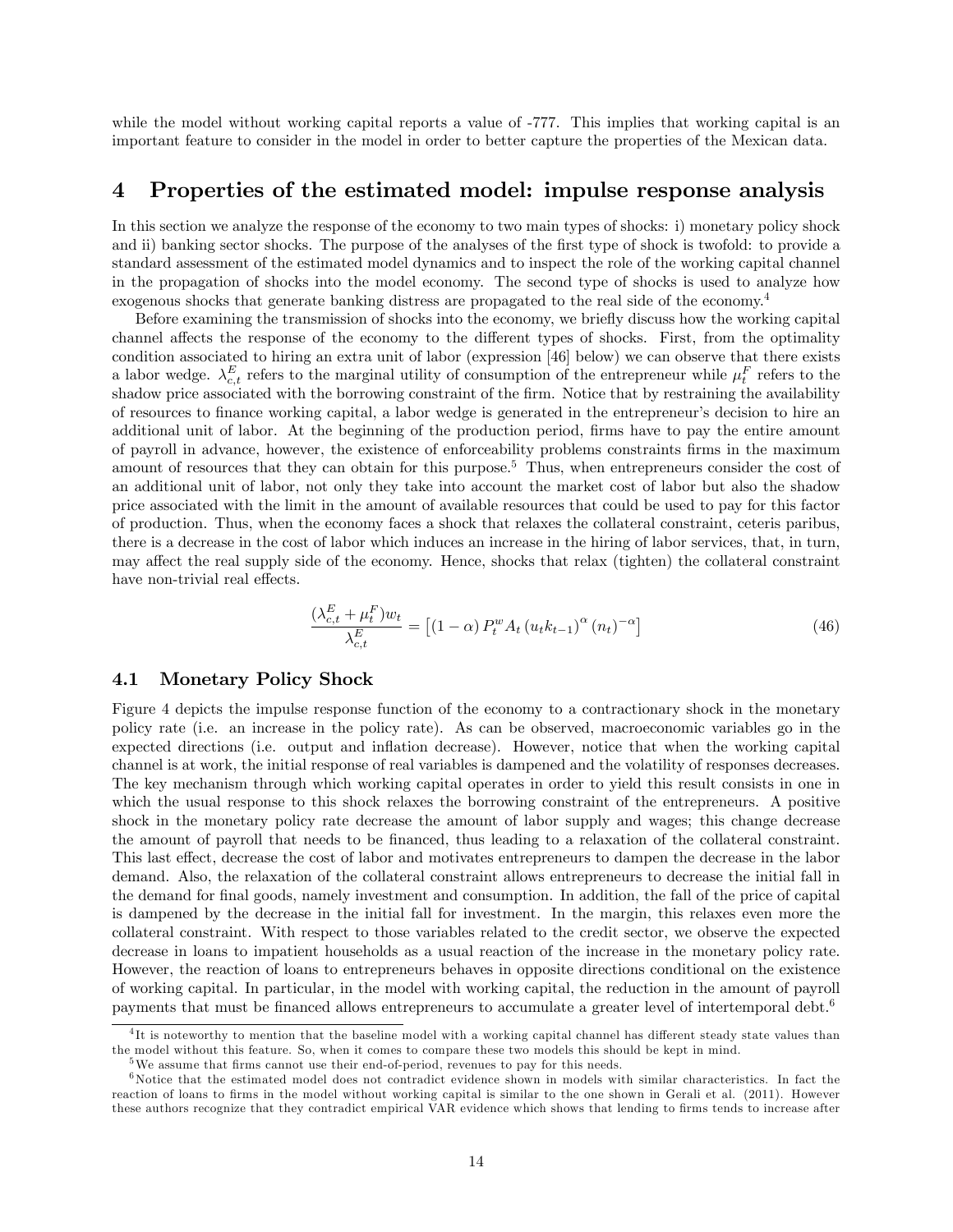## 4.2 Banking shocks

### 4.2.1 Shock to flow of funds directed from households to the interbank market

Figure 5, shows a negative shock in the amount of resources that intermediate banks introduce into the interbank market. This shock can be thought of as an exogenous decrease in the interest rate that patient households face. The figure shows that this increases real variables as well inflation. The decrease in the interest rate faced by lender households increases their consumption in final goods which, in turn, increase total production. Notice that the demand effect of patient households is non-trivial since its size is considerably high. In this scenario the monetary policy reacts to buffer the increase in output.

Overall, the responses of the model with working capital are similar to those of the model without this feature. However, the model with working capital is less reactive to the shock on impact. This difference is explained because the increase in the demand for final goods requires an increase in the hiring of factors of production (capital and labor). There is an increase in the cost of payroll services which in turn tightens the Önancial constraint of entrepreneurs. This tightening increases even more the internal cost of labor faced by entrepreneurs. The last effect is translated into smaller increase in the demand for labor when compared to that in the model without working capital. Thus, in a world where a working capital channel is at work, entrepreneurs face higher costs to hire labor, therefore reducing the demand for this production factor and, ultimately, slowing the reaction of the economy.

Even when this shock disrupts the flow of credit in the economy, it activates a demand channel strong enough to activate economic activity.

#### 4.2.2 Shock to the flow of funds directed to households

Figure 6 shows a negative shock in the flow of funds that intermediate banks can obtain the interbank market and allocate to households. This shock can be interpreted as an increase in the interest rate faced by impatient households. This shock generates a small reaction in the magnitudes of the responses of real variables and ináation. The increase in this interest rate tightens the borrowing constraint faced by impatient households, decreasing the price of housing goods, and tightening even more this constraint. The decrease in the discounted future price of housing decreases the agent's will to hold this asset, thus households increase their consumption of Önal goods. The decrease in the price of housing generates downward pressure on ináation to which monetary policy reacts by decreasing monetary policy interest rate. However, the decrease in both, the interest rates and current housing prices create a wealth effect on patient households who consume more housing and final goods. The boost in the consumption of this last group of consumers drives an increase in output.

The only seemingly effect of the working capital channel in this case occurs when looking at loans to firms. In both types of models, there is a decrease in the price of capital which tightens the constraint thus reducing the amount of loans. However, in the model with working capital, there is an increase in wages which tightens the borrowing constraint even more which, in turn, reduces the amount of loans to firms.

#### 4.2.3 Shock to the flow of funds directed to firms

Figure 7 shows a negative shock in the flow of funds that intermediate banks can obtain from the interbank market and allocate to firms. This shock can be thought of as an increase in the lending interest rate for firms. The figure shows a decrease in total output, investment and inflation, as well as increases in consumption. This shock decreases demands for loans to firms hence decreasing the demand for capital. The price of capital also falls which, in turn, decreases capital investment. The monetary policy authority decreases the interest rate, thus patient households increase their consumption driving an increase in aggregate consumption. Overall, the decrease in investment outweighs the increase in consumption, thus decreasing output.

The figure also shows that in the presence of the working capital channel the economy is more reactive to this shock. The rationale behind this result is that in the model with working capital the borrowing constraint relaxes while in the model without working capital it tightens. Given a fall in payroll payments, the relaxation of the borrowing constraint changes the internal relative prices faced by the entrepreneur: on one hand it decrease the cost of labor, but on the other hand the price of capital increases. In this estimation

a monetary policy tightening.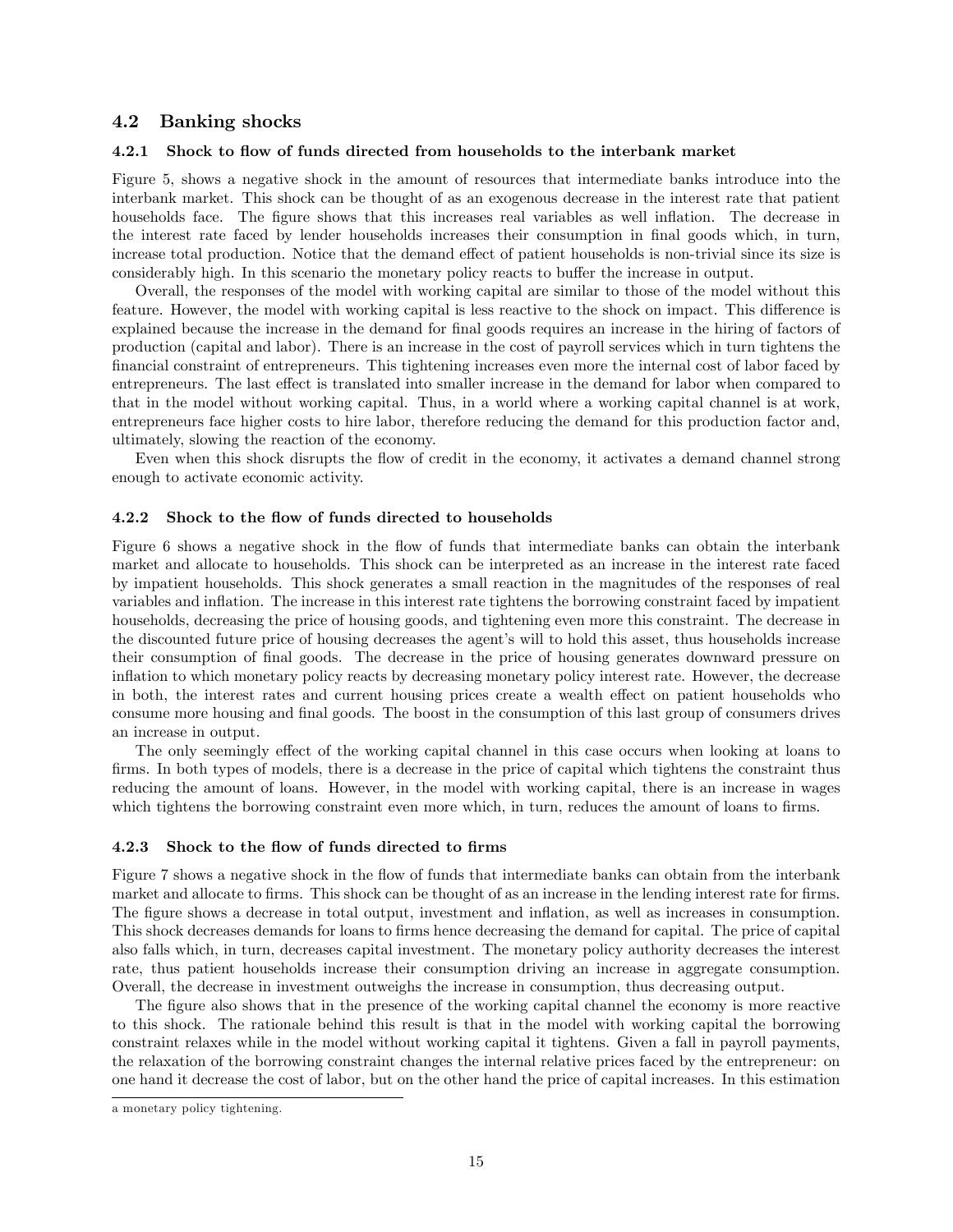the former effect dominates, thus in the working capital economy, entrepreneurs reduce their capital stock even more and decrease its labor demand almost by the same amount than its counterpart model.

# 5 Conclusion

We estimated a new Keynesian small open economy model for the Mexican economy which incorporates Önancial frictions, in the form of collateral constraints and a working capital channel, as well as a monopolistic competitive banking sector featuring interest rate stickiness. We analyze the magnitude of macroeconomic and credit variables' responses to different types of shocks.

First, we study the transmission of a contractionary monetary policy shock with and without a working capital channel. We find that macroeconomic variables are more responsive when the working capital channel is excluded; this is due to the fact that, in the model with working capital subject to a collateral constraint, the shock decreases the need for financing payroll expenses, thus relaxing the credit constraint, which, in turn, decreases the costs of firms to hire other factors of production.

Secondly, we study the transmission of shocks generated through distress in sectorial banks. A key result about the analysis of this propagation is that sectorial shocks originated in the financial block of the model induce a response from the monetary policy that affects, in the end, the whole economy. Therefore, there is an aggregate response to a sectorial shock with general consequences. This happens because the monetary policy is short sighted. If there is a demand shock that increases the price of an asset and ultimately generates inflation, the monetary authority will respond by rising the policy interest rate. The increase of the policy rate will depress demand in other sectors which could eventually decrease aggregate output. Then, it could be the case that the policy interest rate may be an instrument that exacerbates the reaction of the whole economy to mitigate a sectorial shock.

The policy interest rate is a blunt instrument and the conduction of the monetary policy may harm the whole economy if it reacts in a traditional way. This fact raises two questions. First, whether the conduction of monetary policy should take into account more factors to respond to a financial shock, and not only the ináation and output gap. Second, whether there are other instruments that could address these shocks in a better way. The next step in this project would be to extend the modeling of the banking sector in order to introduce capital in the balance sheets of the banks. This would allow to a better characterizing of the shocks that originate in the banking sector and that a macroprudential authority could emerge using as instrument the banks' capital requirements. Also given previous findings, a tentative research, apart from this research network, should go, first, to develop a plausible measure of welfare for the whole economy and to incorporate an optimal monetary policy whose aim is maximizing welfare. This could give more insight in how the monetary policy should act in order to stabilize the economy when it suffers a sectorial financial shock. To develop a welfare measure for the whole economy is not trivial as it should consider the utility of heterogeneous agents -patient households, impatient households and entrepreneurs- and the different ways to add these utilities, for example in a utilitarian way.

# References

- [1] Adolfson, M., Laséen, S., Lindé, J., & Villani, M. (2007). Bayesian estimation of an open economy DSGE model with incomplete pass-through. Journal of International Economics, 72(2), 481-511.
- $[2]$  Anton, A. & Villegas, A.,  $(2010)$ , El papel de la tasa de interés real en el ciclo económico de México, Documento de trabajo 500, Centro de Investigación y Docencia Económica.
- [3] Banxico, (2013). Evolución del Financiamiento a las Empresas durante el Trimestre Abril Junio de 2013. Banco de MÈxico.
- [4] Brzoza-Brzezina, M., & Makarski, K. (2011). Credit crunch in a small open economy. Journal of International Money and Finance, 30(7), 1406-1428.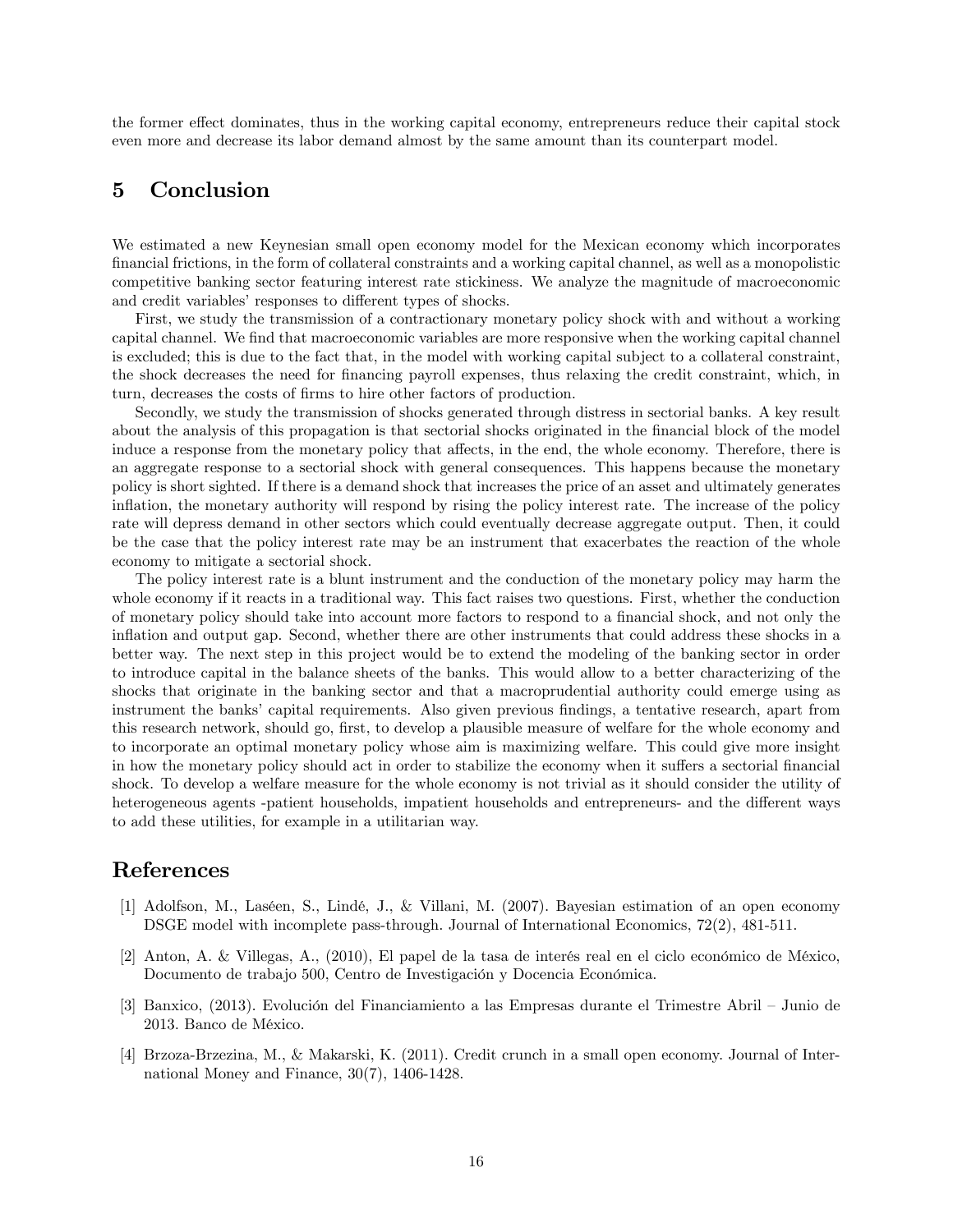- [5] Casatellanos, S., Morales, F.J. & Torán, M. (2012). Análisis del uso de servicios financieros por parte de las empresas en México: ¿qué nos dice el censo económico 2009?. Bienestar y Política Social,  $8(2)$ , 3-45.
- [6] Comisión Nacional Bancaria y de Valores (2012). Encuesta nacional de competitividad de financiamiento y uso de servicios financieros de las empresas.
- [7] García-Verdú, R. (2005). Factor shares from household survey data. Banco de Mexico
- [8] Gerali, A., Neri, S., Sessa, L., & Signoretti, F. M. (2010). Credit and Banking in a DSGE Model of the Euro Area. Journal of Money, Credit and Banking, 42(s1), 107-141.
- [9] Iacoviello, M. (2005). House prices, borrowing constraints, and monetary policy in the business cycle. The American economic review, 95(3), 739-764.
- [10] Jermann, U., & Quadrini, V. (2006). Financial innovations and macroeconomic volatility (No. w12308). National Bureau of Economic Research.
- [11] Lama, R. (2011). Accounting for output drops in Latin America. Review of Economic Dynamics, 14(2), 295-316.
- [12] Mendoza, E. G. (2010). Sudden stops, Önancial crises, and leverage. The American Economic Review, 100(5), 1941-1966.
- [13] Mier-y-Teran, A., & UCLA, A. (2012). Bank Competition and the Transmission of Monetary Policy.
- [14] Negrín, J. L., Ocampo, D. & Struck, P. (2010). Competencia en el mercado de crédito bancario mexicano. In Castañeda A. (Eds.), *Microeconomía* (37-75). México, D.F.: El Colegio de México.
- [15] Neumeyer, P. A., & Perri, F. (2005). Business cycles in emerging economies: the role of interest rates. Journal of monetary Economics, 52(2), 345-380.
- [16] Nikitin, M., & Smith, R. T. (2009). Bank Spreads and Business Cycles.
- [17] Quadrini, V. (2011). Financial frictions in macroeconomic áuctuations. FRB Richmond Economic Quarterly, 97(3), 209-254.
- [18] Ajevskis, V., & Vitola, K. (2011). Housing and Banking in a Small Open Economy DSGE Model (No. 2011/03).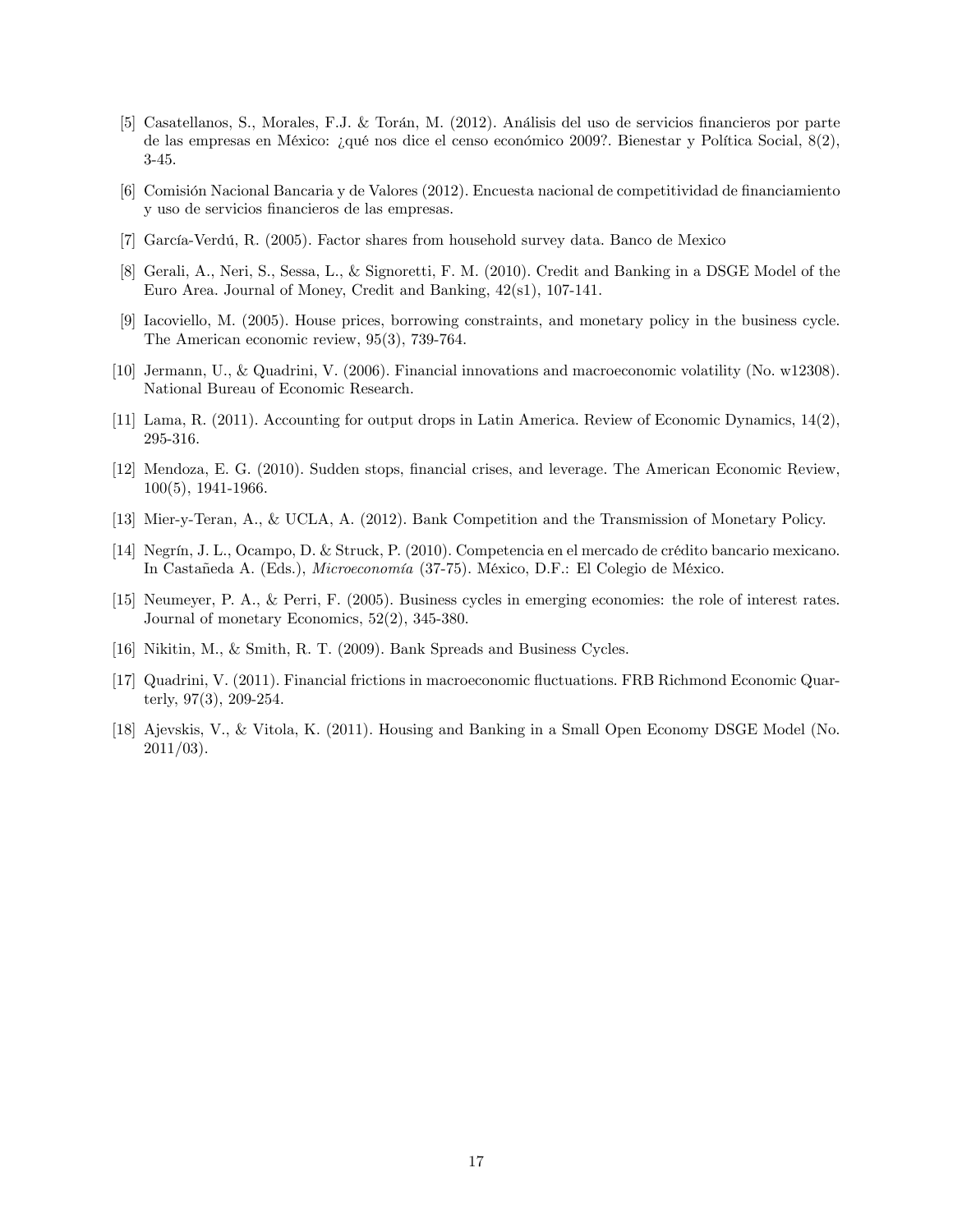# A Baseline Model

# A.1 Equilibrium conditions

$$
\lambda_{c,t}^P = \varepsilon_t^u \frac{(c_t^P - hc_{t-1}^P)^{-\sigma_c}}{P_t} \tag{47}
$$

$$
\lambda_{c,t}^P = E_t \left\{ \frac{\beta_P R_{D,t}^H \lambda_{c,t+1}^P}{\pi_{t+1}} \right\}
$$
\n
$$
\tag{48}
$$

$$
\varepsilon_t^{\varkappa} (\chi_t^P)^{-\sigma_\chi} - \lambda_{c,t}^P P_t^{\chi} + \beta_P \lambda_{c,t+1}^P (1 - \delta_\chi) P_{t+1}^{\chi} = 0
$$
\n
$$
\pi_t^{\chi} = \frac{P_t^{\chi}}{P_t^{\chi}}
$$
\n(49)

$$
\pi_t = \frac{1}{P_{t-1}^{\chi}}
$$
\n
$$
\lambda_{c,t}^I = \varepsilon_t^u \frac{(c_t^I - hc_{t-1}^I)^{-\sigma_c}}{P_t}
$$
\n(50)

$$
\frac{E_t\left\{\lambda_{c,t+1}^I\right\}}{\lambda_{c,t}^I} = \frac{1}{\beta_I R_{L,t}^H} \left[1 - \frac{\mu_t^H}{\lambda_{c,t}^I} R_{L,t}^H\right]
$$
\n
$$
\tag{51}
$$

$$
\frac{\varepsilon_t^{\varepsilon} (\chi_t^I)^{-\sigma_{\chi}}}{P_t^{\chi}} - \lambda_{c,t}^I + \mu_t^H m_t^H E_t \left\{ \pi_{t+1}^{\chi} \right\} (1 - \delta_{\chi}) + \beta^I \lambda_{c,t+1}^I (1 - \delta_{\chi}) \pi_{t+1}^{\chi} = 0 \tag{52}
$$

$$
(1 - \gamma^P) P_t c_t^I + (1 - \gamma^P) P_t^{\chi} (\chi_t^I - (1 - \delta_{\chi}) \chi_{t-1}^I) + R_{L, t-1}^H L_{t-1}^H
$$
\n
$$
= (1 - \gamma^P) (1 - \Phi(\pi_{w, t}^I)) P_t w_t^I n_t^I + L_t^H - (1 - \gamma^P) T
$$
\n(53)

$$
R_{L,t}^H L_t^H = m_t^H E_t \left[ P_{t+1}^\chi (1 - \delta_\chi) \chi_t^I \right] \tag{54}
$$

$$
\lambda_{c,t}^{E} = \varepsilon_t^u \frac{(c_t^E - hc_{t-1}^E)^{-\sigma_c}}{P_t} \tag{55}
$$

$$
\frac{E_t\left\{\lambda_{c,t+1}^E\right\}}{\lambda_{c,t}^E} = \frac{1}{\beta_E R_{L,t}^F} \left[1 - \frac{\mu_t^F}{\lambda_{c,t}^E} R_{L,t}^F\right]
$$
\n
$$
(56)
$$

$$
w_t\left(\lambda_{c,t}^E + \mu_t^F\right) = \lambda_{c,t}^E \left[ (1-\alpha) P_t^w A_t \left(u_t k_{t-1}\right)^\alpha (n_t)^{-\alpha} \right] \tag{57}
$$

$$
P_t \Psi'(u_t) = \alpha P_t^w A_t (u_t(i) k_{t-1})^{\alpha - 1} (n_t)
$$
\n(58)

$$
\lambda_{c,t}^{E} - \mu_{t}^{F} m_{t}^{F} (1 - \delta_{k}) E_{t} \left\{ \pi_{t+1}^{k} \right\} = \beta_{E} E_{t} \left\{ \lambda_{c,t+1}^{E} \left[ \begin{array}{c} P_{t+1}^{W} \left( \alpha \frac{y_{w,t}}{k_{t}} \right) \\ + (1 - \delta_{k}) \frac{P_{t+1}^{k}}{P_{t}^{k}} - P_{t+1} \left( \frac{\Psi(u_{t})}{P_{t}} \right) \\ \end{array} \right] \right\}
$$
(59)

$$
\pi_t^k = \frac{P_t^k}{P_{t-1}^k} \tag{60}
$$

$$
P_t c_t^E + P_t w_t n_t + P_t^k (k_t - (1 - \delta_k) k_{t-1}) + P_t \psi (u_t) k_{t-1} + R_{L,t-1}^F L_{t-1}^F = P_t^w y_t^w + L_t^F
$$
(61)

$$
R_{L,t}^{F} L_{t}^{F} + w_{t} n_{t} = m_{t}^{F} E_{t} \left[ P_{t+1}^{k} (1 - \delta_{k}) k_{t} \right]
$$
\n(62)

$$
y_t^w = A_t \left( u_t k_{t-1} \right)^\alpha (n_t)^{1-\alpha} \tag{63}
$$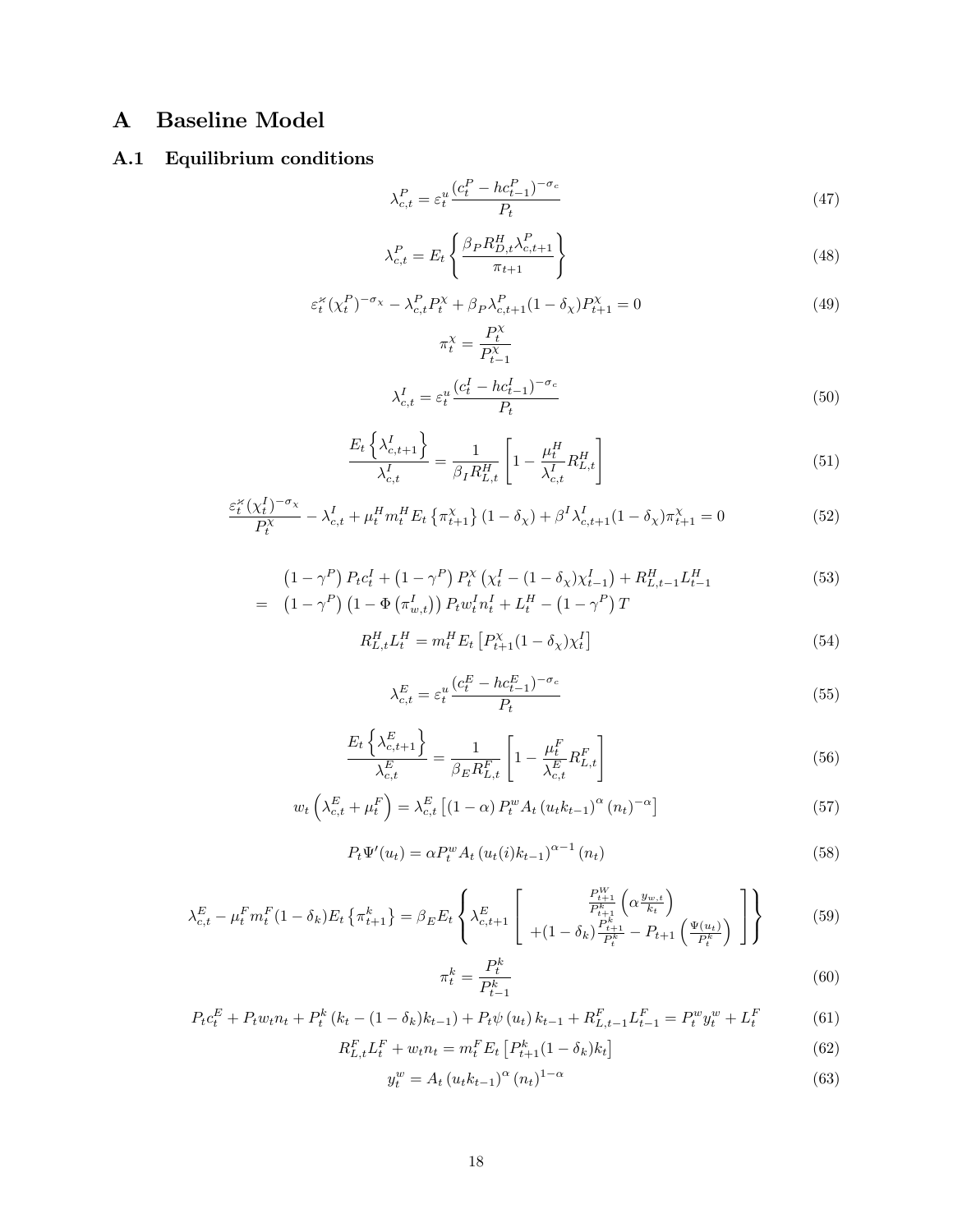$$
1 = \frac{P_t^k}{P_t} \left[ \left( 1 - S_k \left( \frac{i_{k,t}}{i_{k,t-1}} \right) - S'_k \left( \frac{i_{k,t}}{i_{k,t-1}} \right) \frac{i_{k,t}}{i_{k,t-1}} \right) \right] + \beta_P E_t \left\{ \frac{P_{t+1}^k}{P_{t,t+1}} \left( S'_k \left( \frac{i_{k,t}}{i_{k,t-1}} \right) \right) \right\}
$$
(64)

$$
k_t = (1 - \delta_k)k_{t-1} + \left(1 - S_k \left(\frac{i_t^k}{i_{t-1}^k}\right)\right) i_t^k
$$
\n(65)

$$
1 = \frac{P_t^X}{P_t} \left[ \left( 1 - S_\chi \left( \frac{i_{\chi,t}}{i_{\chi,t-1}} \right) - S_\chi' \left( \frac{i_{\chi,t}}{i_{\chi,t-1}} \right) \frac{i_{\chi,t}}{i_{\chi,t-1}} \right) \right]
$$
  
+  $\beta_P E_t \left\{ \frac{P_{t+1}^X}{P_{t,t+1}} \left( S_\chi' \left( \frac{i_{\chi,t}}{i_{\chi,t-1}} \right) \right) \right\}$  (66)

$$
\chi_t = (1 - \delta_\chi)\chi_{t-1} + \left(1 - S_\chi\left(\frac{i_t^\chi}{i_{t-1}^\chi}\right)\right)i_t^\chi\tag{67}
$$

$$
y_{H,t} = \eta \left(\frac{P_{H,t}}{P_t}\right)^{-\frac{1+\mu_H}{\mu_H}} y_t \tag{68}
$$

$$
y_{F,t} = (1 - \eta) \left(\frac{P_{F,t}}{P_t}\right)^{-\frac{1+\mu_F}{\mu_F}} y_t
$$
\n(69)

$$
y_{H^*,t} = (1 - \eta^*) \left(\frac{P_{F,t}}{P_t}\right)^{-\frac{1 + \mu_F}{\mu_F}} y_t \tag{70}
$$

$$
1 = \left[ \eta \left( \frac{P_{H,t}}{P_t} \right)^{-\frac{1}{\mu}} + (1 - \eta) \left( \frac{P_{F,t}}{P_t} \right)^{-\frac{1}{\mu}} \right]^{-\mu} \tag{71}
$$

$$
P_{H,t}^{new} = \frac{E_t \sum_{s=0}^{\infty} (\beta_P \theta_H)^s \lambda_{t+s} y_{H,t+s} \left( \frac{P_{H,t+s}}{\Pi_{i=1}^s [(1-\zeta_H)\overline{\pi} + \zeta_H \pi_{t+s-1}]} \right) (p_{w,t+s} (1+\mu_H))}{E_t \sum_{s=0}^{\infty} (\beta_P \theta_H)^s \lambda_{t+s} y_{H,t+s} \left( \frac{P_{H,t+s}}{\Pi_{i=1}^s [(1-\zeta_H)\overline{\pi} + \zeta_H \pi_{t+s-1}]} \right) (\Pi_{i=1}^s [(1-\zeta_H)\overline{\pi} + \zeta_H \pi_{t+s-1}])}
$$
(72)

$$
P_{H,t} = \left[ (\theta_H) \left( P_{H,t-1} \left[ (1 - \zeta_H) \overline{\pi} + \zeta_H \pi_t \right] \right)^{-\frac{1}{\mu_H}} + (1 - \theta_H) \left( P_{H,t}^{new} \right)^{-\frac{1}{\mu_H}} \right]^{-\mu_H} \tag{73}
$$

$$
P_{F,t}^{new} = \frac{E_t \sum_{s=0}^{\infty} (\beta_P \theta_F)^s \lambda_{t+s} y_{F,t+s} \left( \frac{P_{F,t+s}}{\Pi_{i=1}^s [(1-\zeta_F)\overline{\pi} + \zeta_F \pi_{t+s-1}]} \right) (e_{t+s} P_{t+s}^* (1 + \mu_H))}{E_t \sum_{s=0}^{\infty} (\beta_P \theta_F)^s \lambda_{t+s} y_{F,t+s} \left( \frac{P_{F,t+s}}{\Pi_{i=1}^s [(1-\zeta_F)\overline{\pi} + \zeta_F \pi_{t+s-1}]} \right) (\Pi_{i=1}^s [(1-\zeta_F)\overline{\pi} + \zeta_F \pi_{t+s-1}])}
$$

$$
P_{F,t} = \left[ (\theta_F) (P_{F,t-1} [(1-\zeta_H)\overline{\pi} + \zeta_F \pi_t])^{-\frac{1}{\mu_F}} + (1-\theta_H) (P_{F,t}^{new})^{-\frac{1}{\mu_F}} \right]^{-\mu_F}
$$
(74)

$$
P_{H,t}^{*,new} = \frac{E_t \sum_{s=0}^{\infty} (\beta_P \theta_{H^*})^s \lambda_{t+s} y_{H,t+s}^* \left( \frac{P_{H^*,t+s}}{\Pi_{i=1}^s \left[ (1-\zeta_H)\overline{\pi}^* + \zeta_H \pi_{t+s-1}^* \right]} \right) \left( \frac{p_{w,t+s}}{e_{t+s}} (1+\mu_{H^*}) \right)}{E_t \sum_{s=0}^{\infty} (\beta_P \theta_H)^s \lambda_{t+s} y_{H,t+s}^* \left( \frac{P_{H^*,t+s}}{\Pi_{i=1}^s \left[ (1-\zeta_H)\overline{\pi}^* + \zeta_H \pi_{t+s-1} \right]} \right) \left( \Pi_{i=1}^s \left[ (1-\zeta_H)\overline{\pi} + \zeta_H \pi_{t+s-1} \right] \right)}
$$
(75)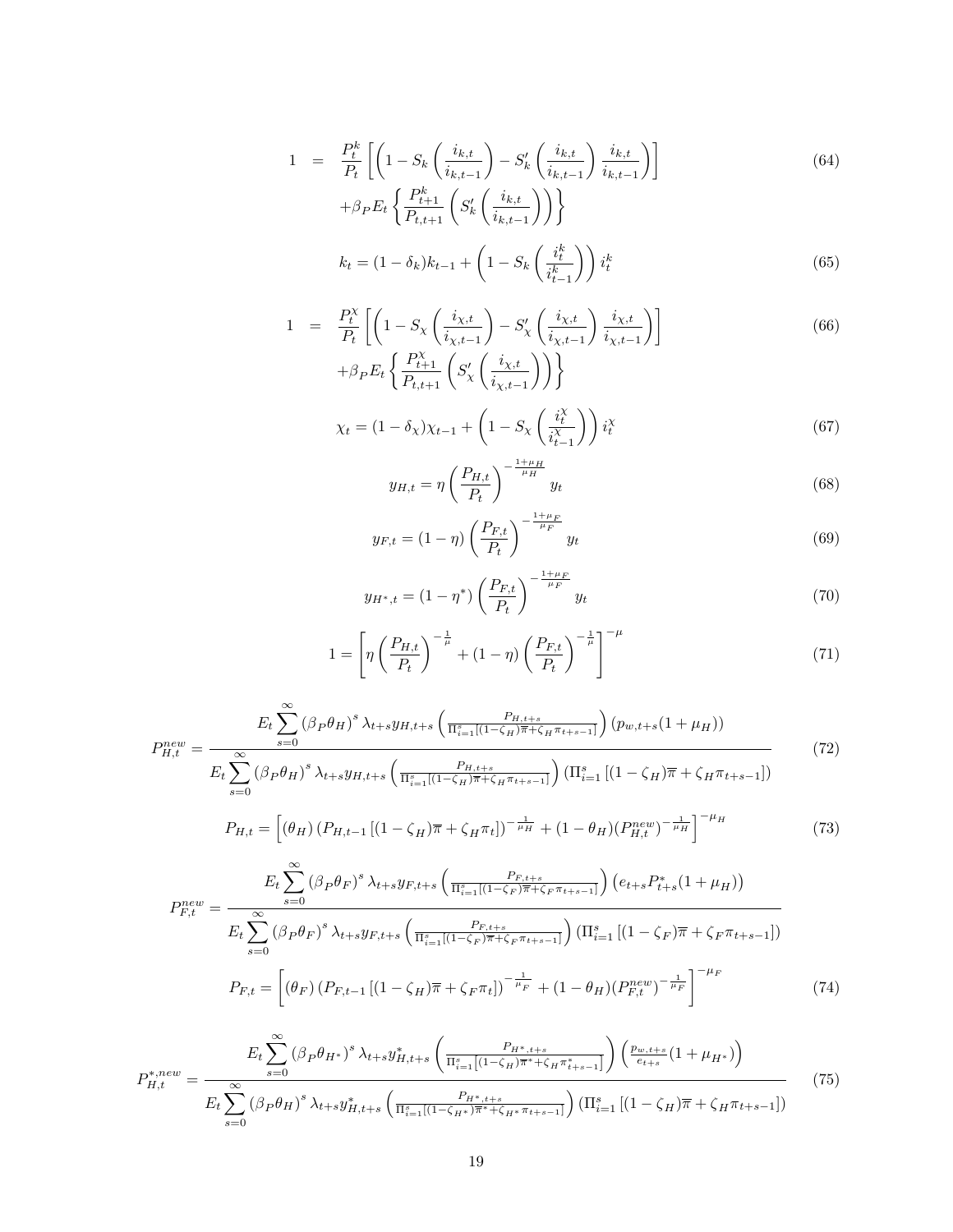$$
P_{H,t}^{*} = \left[ (\theta_{H^{*}}) \left( P_{H,t-1}^{*} \left[ (1 - \zeta_{H}) \overline{\pi}^{*} + \zeta_{H} \pi_{t}^{*} \right] \right)^{-\frac{1}{\mu_{H^{*}}}} + (1 - \theta_{H}) \left( P_{H,t}^{*,new} \right)^{-\frac{1}{\mu_{H^{*}}}} \right]^{-\mu_{H^{*}}} \tag{76}
$$

$$
E_{t} \sum_{s=0}^{\infty} \beta_{P}^{s+1} \theta_{D}^{s} \frac{\lambda_{t+s}^{p}}{\lambda_{t}^{p}} \left[ R_{t+s} z_{D,t+s}^{H} \left( \frac{1+\mu_{D}^{H}}{\mu_{D}^{H}} \right) \left( \frac{1}{R_{D,t+s}^{H}} \right)^{\frac{1+\mu_{D}^{H}}{\mu_{D}^{H}}} (R_{t+s}^{D})^{\frac{1}{\mu_{D}^{H}}} D_{t+s}^{H} (i_{D}^{H}) \right] = 0 \qquad (77)
$$

$$
R_t^D = \left[ \theta_D R_{t-1}^D + (1 - \theta_D)(R_t^{D,new})^{-\frac{1}{\mu_D^H}} \right]^{-\mu_D^H}
$$
\n(78)

$$
E_{t} \sum_{s=0}^{\infty} \beta_{P}^{s+1} \theta_{L}^{s} \frac{\lambda_{t+s}^{p}}{\lambda_{t}^{p}} \left[ \left( \frac{R_{L,t}^{H,new}}{R_{L,t+s}^{H}} \right)^{\frac{1}{\mu_{L}^{H}}} L_{t+S}^{H} \right] \left\{ \left( \frac{1+\mu_{L}^{H}}{\mu_{L}^{H}} + 1 \right) \frac{R_{L,t}^{H,new}}{R_{L,t+s}^{H}} - R_{t+s} \left( \frac{1+\mu_{L}^{H}}{\mu_{L}^{H}} \right) \right\} = 0 \tag{79}
$$

$$
R_{L,t}^H = \left[\theta_L R_{L,t-1}^H + (1 - \theta_L)(R_{L,t}^{H,new})^{-\frac{1}{\mu_L^H}}\right]^{-\mu_L^H}
$$
\n(80)

$$
E_{t} \sum_{s=0}^{\infty} \beta_{P}^{s+1} \theta_{L}^{s} \frac{\lambda_{t+s}^{p}}{\lambda_{t}^{p}} \left[ \left( \frac{R_{L,t}^{F,new}}{R_{L,t+s}^{F}} \right)^{\frac{1}{\mu}} L_{t+s}^{F} \right] \left\{ \left( \frac{1+\mu_{L}^{F}}{\mu_{L}^{F}} + 1 \right) \frac{R_{l,t}^{F,new}}{R_{l,t+s}^{F}} - R_{t+s} \left( \frac{1+\mu_{L}^{F}}{\mu_{L}^{F}} \right) \right\} = 0 \tag{81}
$$

$$
R_{L,t}^{F} = \left[\theta_L R_{L,t-1}^{F} + (1 - \theta_L)(R_{L,t}^{F,new})^{-\frac{1}{\mu_L^{F}}}\right]^{-\mu_L^{F}}
$$
\n(82)

$$
\frac{R_t}{\overline{R}} = \left(\frac{R_{t-1}}{\overline{R}}\right)^{\gamma_R} \left(\left(\frac{\pi_t}{\overline{\pi}}\right)^{\gamma_{\pi}} \left(\frac{\widetilde{y}_t}{\overline{\widetilde{y}}}\right)^{\gamma_y}\right)^{1-\gamma_R} \varepsilon_{R,t}
$$
\n(83)

$$
R_t = e_t R_t^* \rho_t \tag{84}
$$

$$
\rho_t = \exp\left(\varrho \frac{e_t L_t^*}{P_t \tilde{y}_t}\right) \varepsilon_t^\rho \tag{85}
$$

$$
G_t = T_t \tag{86}
$$

$$
c_t + i_{k,t} + i_{\chi,t} + g_t + \psi(u_t)k_{t-1} = y_t
$$
\n(87)

$$
c_t = \left(1 - \gamma^P\right)c_t^I + \gamma^P c_t^P + c_t^E \tag{88}
$$

$$
\chi_{t-1} = \left(1 - \gamma^P\right) \chi_t^I + \gamma_t^P \chi_t^P \tag{89}
$$

$$
y_{H,t} + y_{H,t}^* = y_t^w \tag{90}
$$

$$
P_{F,t}y_{F,t} + e_t R_{t-1}^* \rho_{t-1} L_{t-1}^* = e_t P_{H,t}^* y_{H,t}^* + e_t L_t^*
$$
\n
$$
(91)
$$

$$
P_t \widetilde{y}_t = P_t y_t + e_t P_{H,t}^* y_{H,t}^* - P_{F,t} y_{F,t}
$$
\n
$$
\tag{92}
$$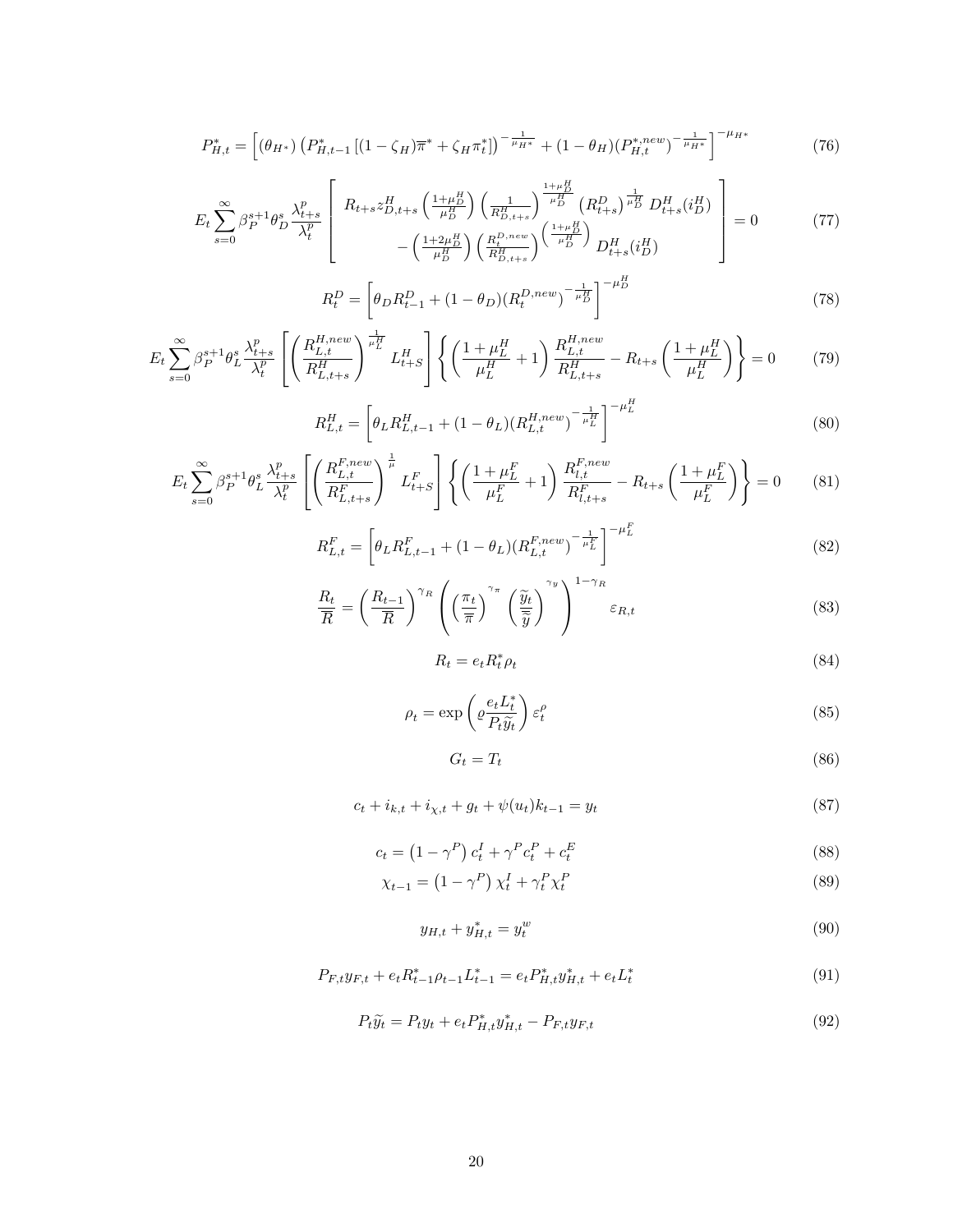$$
0 = \frac{1 + \mu_w}{\mu_w} \varepsilon_t^n (n_t^P)^{\sigma_n} \frac{n_t^P}{w_t^P} \n- \lambda_{c,t}^P \left[ (1 - \Phi_t (\pi_{w,t}^P)) \frac{n_t^P}{\mu_w} \right] - \lambda_{c,t}^P \frac{w_t^P}{w_{t-1}^P} \Phi_t' (\pi_{w,t}^P) \pi_t \n+ E_t \left\{ \beta_P \lambda_{c,t}^P \left( \frac{w_{t+1}^P}{w_t^P} \right)^2 n_{t+1}^P \Phi_t' (\pi_{w,t+1}^P) \pi_{t+1} \right\}
$$
\n(93)

$$
0 = \frac{1 + \mu_w}{\mu_w} \varepsilon_t^n (n_t^I)^{\sigma_n} \frac{n_t^I}{w_t^I} \n- \lambda_{c,t}^I \left[ (1 - \Phi_t (\pi_{w,t}^I)) \frac{n_t^I}{1 - \rho_w} \right] - \lambda_{c,t}^I \frac{w_t^I}{w_{t-1}^I} \Phi' (\pi_{w,t}^I) \pi_t \n+ E_t \left\{ \beta_I \lambda_{c,t}^I \left( \frac{w_{t+1}^I}{w_t^I} \right)^2 n_{t+1}^I \Phi' (\pi_{w,t+1}^I) \pi_{t+1} \right\}
$$
\n(94)

$$
n_t^P = \left(\frac{w_t^P}{w_t}\right)^{-\frac{1+\mu_w}{\mu_w}} n_t \tag{95}
$$

$$
n_t^I = \left(\frac{w_t^I}{w_t}\right)^{-\frac{1+\mu_w}{\mu_w}} n_t \tag{96}
$$

$$
1 = \gamma^P \left(\frac{w_t^P}{w_t}\right)^{-\frac{1}{\mu_w}} + \left(1 - \gamma^P\right) \left(\frac{w_t^I}{w_t}\right)^{-\frac{1}{\mu_w}} \tag{97}
$$

$$
\pi_w^P = \frac{w_t^P}{w_{t-1}^P} \pi_t \tag{98}
$$

$$
\pi_w^I = \frac{w_t^I}{w_{t-1}^I} \pi_t \tag{99}
$$

with exogenours processes of the form

# A.2 Steady State

In this subsection of the appendix, we will compute the steady state in the model. In particular, we show the steady state value of the relationships which are used in order to solve the log-linearized version of the model. Given the calibrated values for  $\left\{\eta,\mu,\frac{y_F}{\tilde{y}},\frac{l^*}{\tilde{y}},R,\pi\right\}$  and from 69, 91 and 92 we calibrate values  $\text{for}\left\{\frac{y_F}{y}, p_F, \frac{q y_{H^*}}{\widetilde{y}}, \frac{y}{\widetilde{y}}\right\}$ o by solving the following system of equations:

$$
\frac{y_F}{y} = \frac{y_F}{\widetilde{y}} \left(\frac{1}{\frac{y}{\widetilde{y}}}\right) \tag{100}
$$

$$
p_F = \left[ \left( \frac{1}{1 - \eta} \right) \frac{y_F}{y} \right]^{-\frac{\mu}{1 + \mu}} \tag{101}
$$

$$
\frac{qy_{H^*,t}}{\widetilde{y}} = \left[ p_F \frac{y_F}{\widetilde{y}} + \frac{l^*}{\widetilde{y}} \left( \frac{R}{\pi} - 1 \right) \right]
$$
\n(102)

$$
1 = \frac{y}{\widetilde{y}} + \frac{q y_{H^*,t}}{\widetilde{y}} - p_F \frac{y_F}{\widetilde{y}} \tag{103}
$$

using  $\frac{y}{\tilde{y}}$  and  $\frac{y_F}{\tilde{y}}$  and from () and () we can obtain a value for  $\frac{y_{H^*,t}}{\tilde{y}}$  using the following equation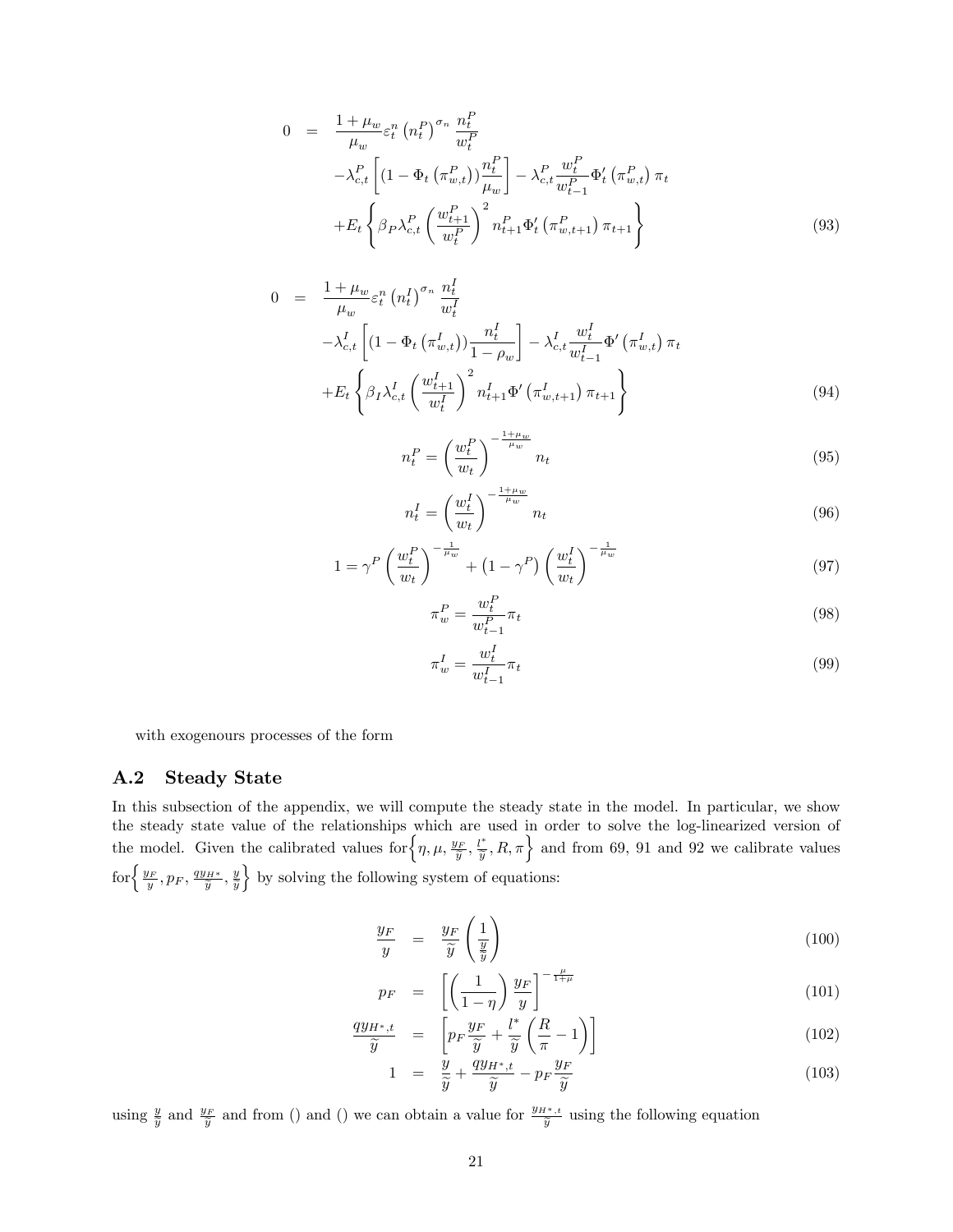$$
\frac{y_{H^*,t}}{\widetilde{y}} = 1 - \frac{y}{\widetilde{y}} + \frac{y_F}{\widetilde{y}}
$$
\n(104)

In order to obtain a value for  $p<sub>H</sub>$ , we can use  $p<sub>F</sub>$  and 71 in order to derive the following relationship:

$$
p_H = (\eta^{\mu}) \left( 1 - (1 - \eta) (p_F^{-\frac{1}{\mu}}) \right)^{-\mu} \tag{105}
$$

Given this value of  $p_h$  and from 68 we can solve for  $\frac{y^h}{\widetilde{y}}$  $\widetilde{y}$ 

$$
\frac{y_H}{\widetilde{y}} = \eta p_H^{(-\frac{1+\mu}{\mu})} \frac{y}{\widetilde{y}}
$$
\n(106)

$$
y_H = \frac{\frac{y_H}{\tilde{y}}}{\left(\frac{y_H}{\tilde{y}} + \frac{y_{H^*}}{\tilde{y}}\right)}\tag{107}
$$

$$
y_{H^*} = 1 - y_H \tag{108}
$$

The value of the intermediate production in terms of GDP can be obtained from 59

$$
\frac{p^w y^w}{\widetilde{y}} = \frac{1}{\alpha \beta^I} \left[ 1 - m^F (1 - \delta_k) \left( \frac{\pi}{R_F} - \beta^I \right) - (1 - \delta_K) \right] \frac{k}{\widetilde{y}}
$$
(109)

The labor income as a percentage of output can be determined by the use of  $\frac{p^wy^w}{\tilde{y}}$  $\frac{y}{\tilde{y}}$  from the first order condition of labor for the entrepreneurs:

$$
w = (1 - \alpha)p^{w} A\left(\frac{k}{l}\right)^{\alpha} \left(\frac{\lambda_c^{E} + \mu^{F}}{\lambda_c^{E}}\right)
$$

$$
\implies \frac{wn}{\widetilde{y}} = (1 - \alpha)\frac{p^{w} y^{w}}{\widetilde{y}} \left(\frac{\lambda_c^{E} + \mu^{F}}{\lambda_c^{E}}\right)
$$

From the first order condition of loans for entrepreneurs we can obtain a relationship between  $\lambda_c^E$  and  $\mu^F$ so the labor income as a percentage of output in steady state would be

$$
\frac{wn}{\widetilde{y}} = (1 - \alpha) \frac{p^w y^w}{\widetilde{y}} \frac{R_L^F}{R_L^F + 1 - \beta^i R_L^F}
$$
\n(110)

From the housing accumulation relationship we can derive a value for the housing level

$$
\frac{\chi^I}{\widetilde{y}} = \frac{i_\chi}{\delta_\chi} \tag{111}
$$

From the borrowing constraint of the impatient household we can obtain the level of investment in housing for this agent

$$
\frac{i_X^I}{\widetilde{y}} = \frac{1}{\gamma^I} \left( \frac{1}{m^H \left( 1 - \delta_\chi \right)} \pi \right) R_H \frac{l_H}{\widetilde{y}}
$$
\n(112)

with the previous two relationship we can derive a value for the investment of the patient household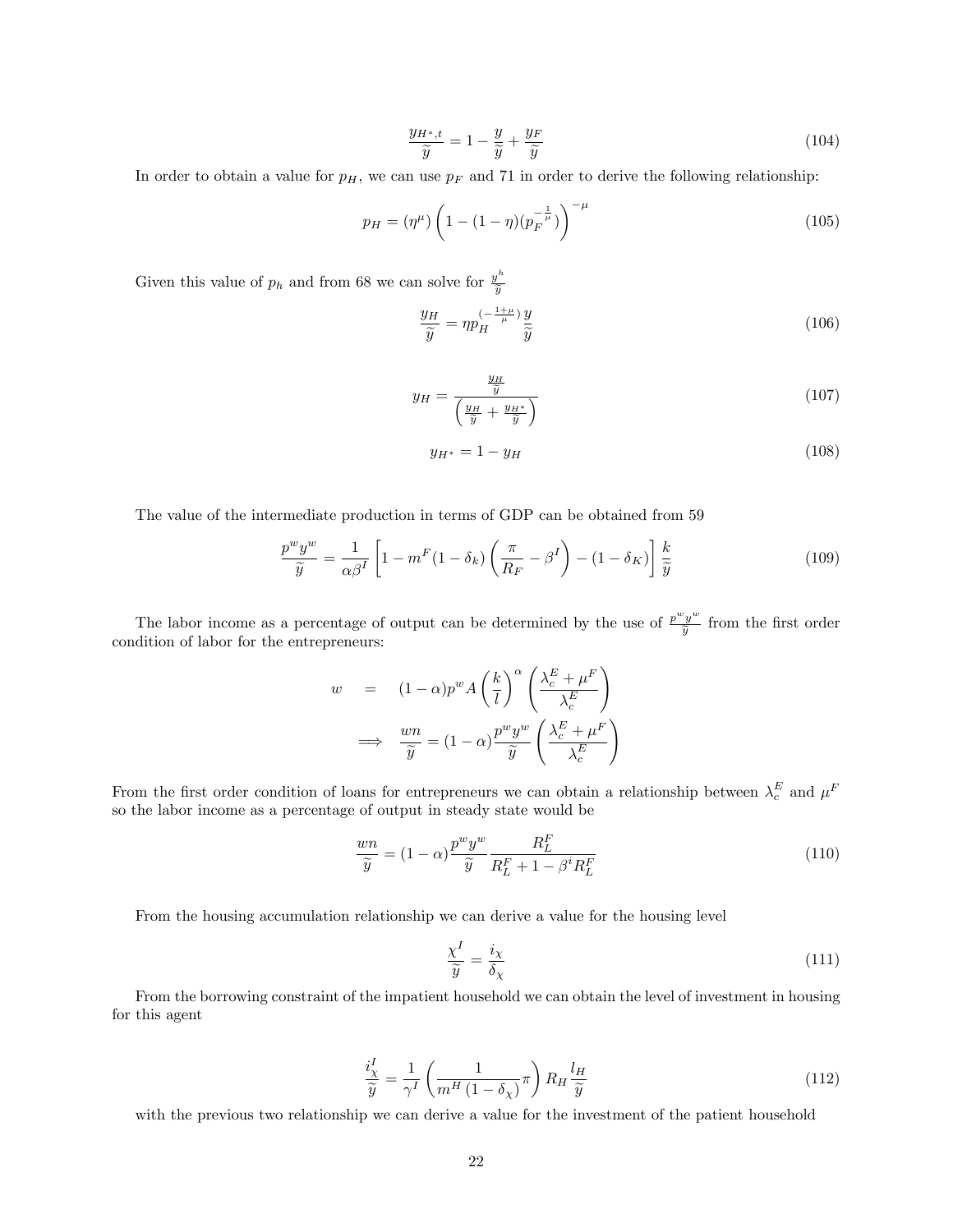$$
\frac{i_{\chi}^{P}}{\widetilde{y}} = \frac{1}{\gamma^{I}} \left( \frac{\chi}{\widetilde{y}} - \gamma^{I} \frac{\chi^{I}}{\widetilde{y}} \right)
$$
\n(113)

From 58 we can obtain the parameter  $\Psi'(u)$ 

$$
\Psi'(u) = \alpha \left(\frac{p_W y_W}{\widetilde{y}}\right) \frac{1}{\frac{k}{\widetilde{y}}} \tag{114}
$$

$$
\frac{c^{E}}{\widetilde{y}} = \frac{1}{\gamma^{E}} \left( \frac{p_{W} y_{W}}{\widetilde{y}} + \frac{l^{F}}{\widetilde{y}} - (1 - \alpha) \frac{p_{W} y_{W}}{\widetilde{y}} - \frac{i_{K}}{\widetilde{y}} - R^{F} \frac{l^{F}}{\widetilde{y}} \right)
$$
(115)

In order to determine the consumption of patient  $c^P$  and impatient  $c^I$  households we can exploit a relationship between  $\chi^I$  and  $\chi P$  by using 49 and 52. In order to arrive to this relationship, lets define the following terms

$$
D_1 \equiv (1 - (1 - \delta_\chi)(\beta_I + m^H(\frac{\pi}{R_F} - \beta^I)))^{\frac{1}{\sigma_c}} \tag{116}
$$

$$
D_2 \equiv (1 - (1 - \delta_\chi)(\beta_P))^{\frac{1}{\sigma_c}}
$$

$$
D_3 \equiv \frac{\tilde{y}}{\frac{\chi^P}{\tilde{y}}} \tag{117}
$$

$$
D_4 \equiv \left( D_3^{\frac{\sigma_X}{\sigma_c}} \right) \frac{D_1}{D_2} \tag{118}
$$

Combinining 49 and 52 we can obtain an expression for the level of  $c^I$  in terms of  $c^P$  which can be simplified by using previous definitions

$$
\frac{c^I}{\widetilde{y}} = D_4 \frac{c^P}{\widetilde{y}}
$$
\n(119)

Given we have a value for  $\frac{c}{y}$  and from the aggregate consumption 88 and using previous relationship, we obtain a lovel for the patient household consumption. can obtain a level for the patient household consumption:

$$
\frac{c^P}{\widetilde{y}} = \frac{1}{\gamma^P + \gamma^I D_4} \left( \frac{c}{\widetilde{y}} - \gamma^E \frac{c^E}{\widetilde{y}} \right)
$$
(120)

Notice that we can use the value for  $\frac{c^F}{\widetilde{\eta}}$  $\frac{c^P}{\widetilde{y}}$  and obtain a value for  $\frac{c^P}{\widetilde{y}}$  $\frac{\partial^2}{\partial y}$ . From 87 we can obtain a value for  $\frac{g}{\tilde{y}}$ 

$$
\frac{g}{\tilde{y}} = \frac{y}{\tilde{y}} - \left(\frac{c}{\tilde{y}} + \frac{i_k}{\tilde{y}} + \frac{i_\chi}{\tilde{y}}\right) \tag{121}
$$

notice that using previos definition and from 86 we can obtain a value for  $\frac{T}{\tilde{y}}$ . From the 53 we can obtain

$$
\frac{w^I n^I}{\widetilde{y}} = \left(\frac{1}{\gamma^I}\right) \left(\gamma^I \frac{c^I}{\widetilde{y}} + \gamma^I \frac{\chi^I}{\chi} \frac{i_\chi}{\widetilde{y}} + \left(\frac{R_H}{\pi} - 1\right) \frac{l^H}{\widetilde{y}} + \gamma^I \frac{T}{\widetilde{y}}\right)
$$
(122)

and using the condition of zero profit for the labor packer we have

$$
\frac{w^P n^P}{\widetilde{y}} = \left(\frac{1}{\gamma^P}\right) \left(\frac{wn}{\widetilde{y}} - \gamma^I \frac{w^I n^I}{\widetilde{y}}\right)
$$
(123)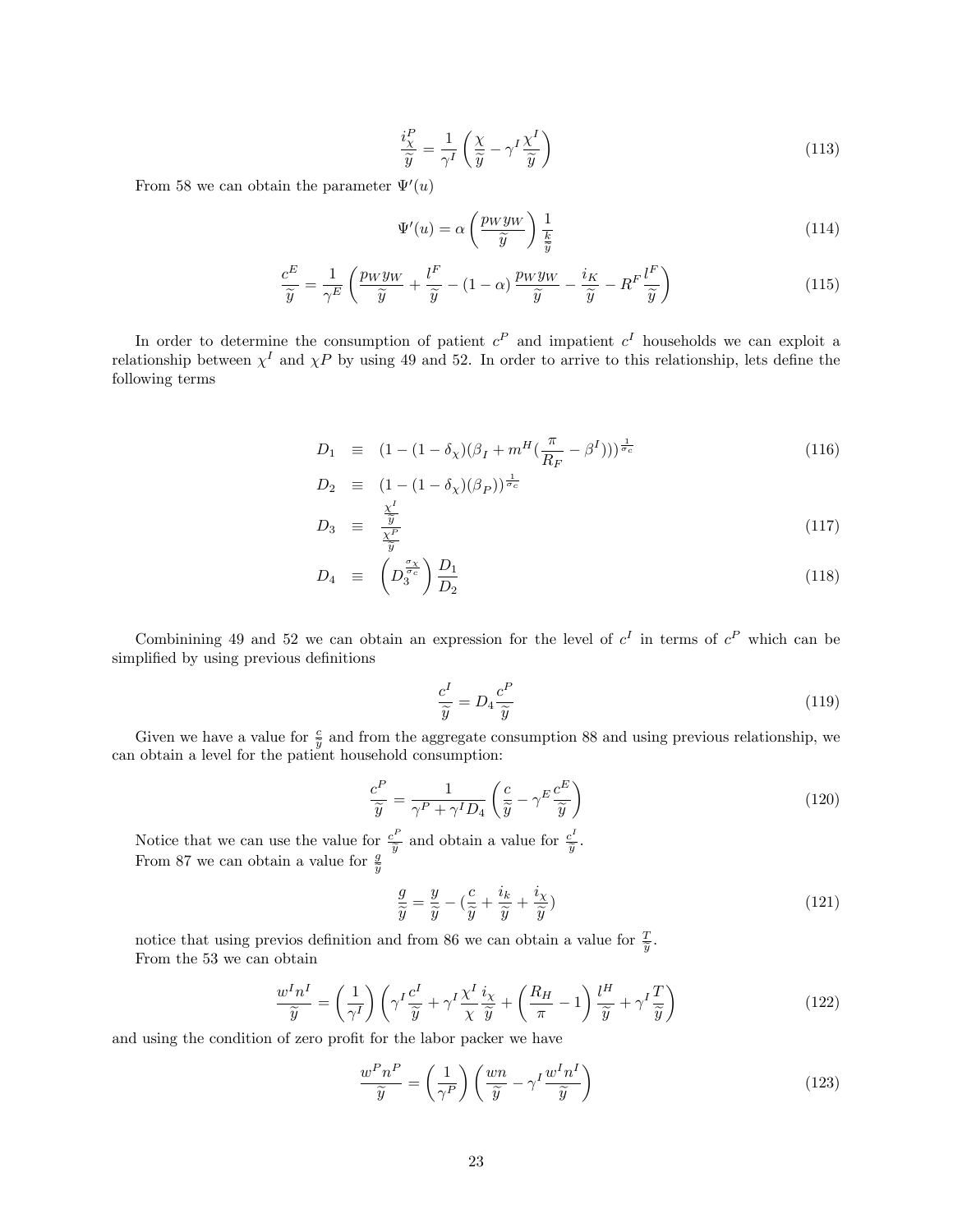From 95

$$
n^{P} = \left(\frac{w^{P}}{w}\right)^{\frac{-(1+\mu_{w})}{\mu_{w}}} n \Longrightarrow \frac{w^{P} n^{P}}{\widetilde{y}} = \frac{w^{P}}{w} \left(\frac{w^{P}}{w}\right)^{\frac{-(1+\mu_{w})}{\mu_{w}}} \frac{wn}{\widetilde{y}} = \left(\frac{w^{P}}{w}\right)^{\frac{-1}{\mu_{w}}} \frac{wn}{\widetilde{y}}
$$

$$
\Longrightarrow \frac{w^{P}}{w} = \left(\frac{\frac{w^{P} n^{P}}{\widetilde{y}}}{\frac{wn}{\widetilde{y}}}\right)^{-\mu_{w}}
$$
(124)

Similarly from 96

$$
\frac{w^I}{w} = \left(\frac{\frac{w^I n^I}{\tilde{y}}}{\frac{wn}{\tilde{y}}}\right)^{-\mu_w} \tag{125}
$$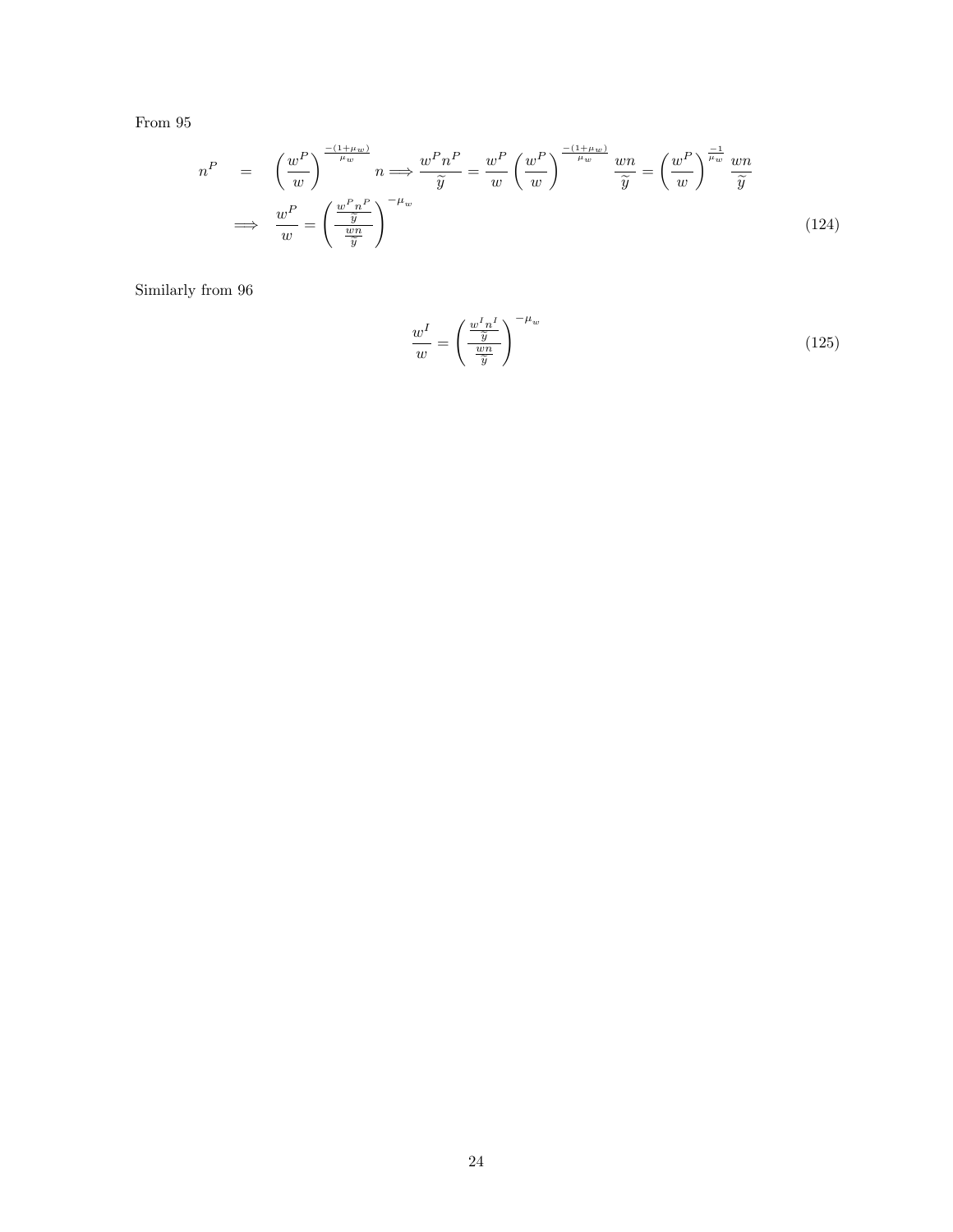

Figure 1: Credit Market and Business $\mbox{Cycle}^7$ 





Ratio of the interest rates faced by firms to Ratio of the interest rates faced by households to monetary policy interest rate monetary policy interest rate monetary policy interest rate

<sup>7</sup>Output is represented as percentage deviations of its sample mean.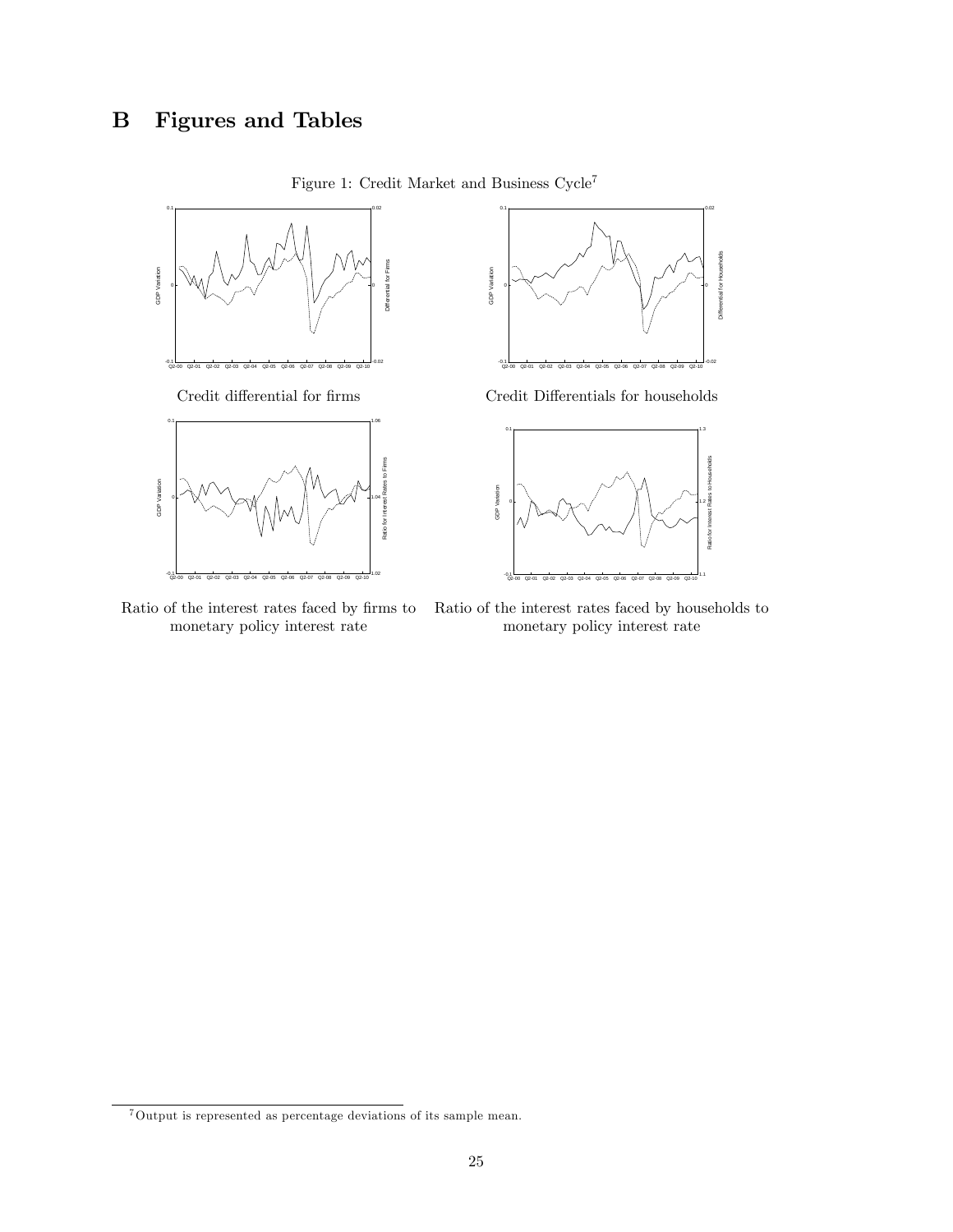# C Model structure



Figure 2: Complete Model Structure



Figure 3: Banking System Structure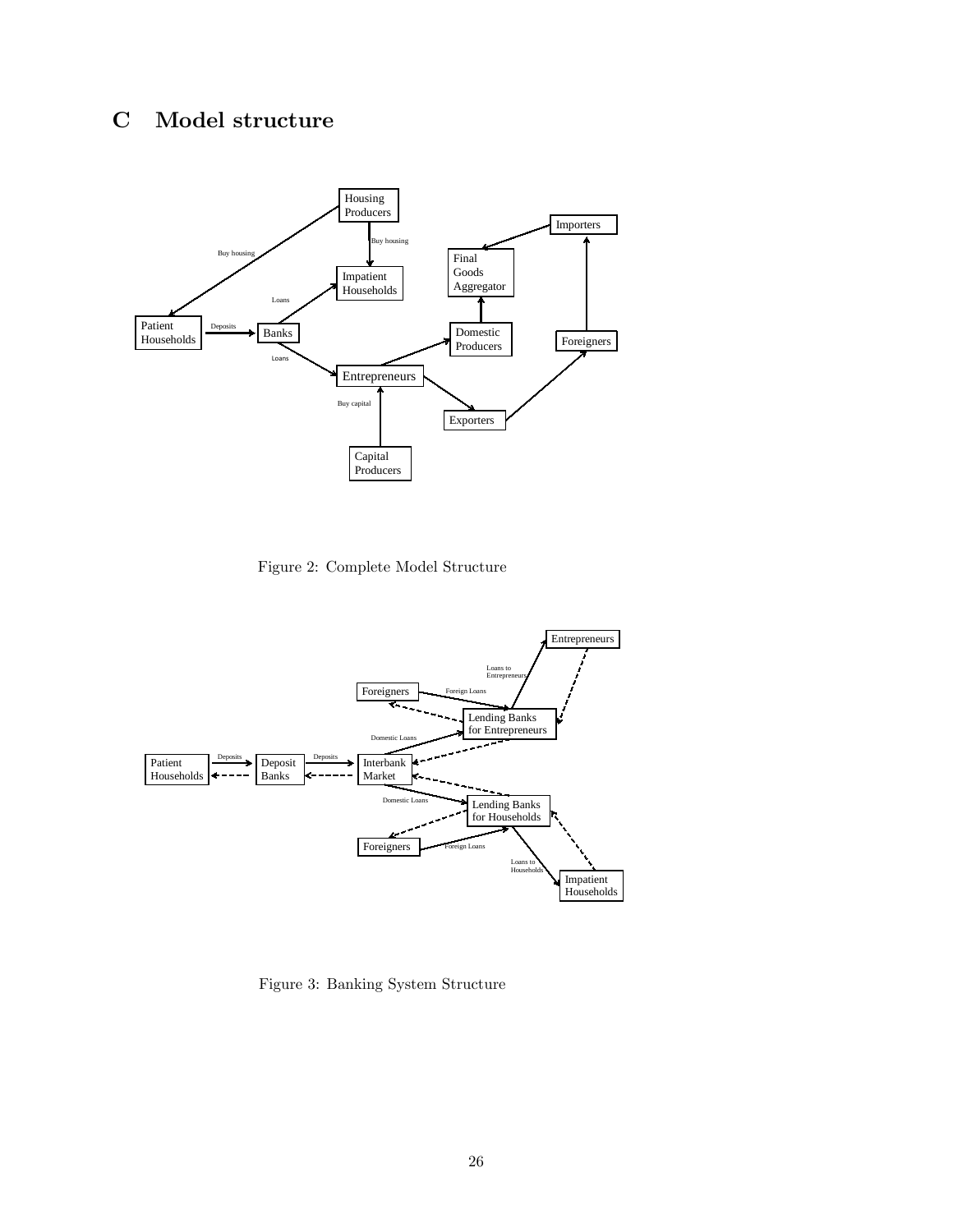# D Impulse Response Functions





The solid continuous line represents the model without working capital while the complementary starry line represents the model with working capital.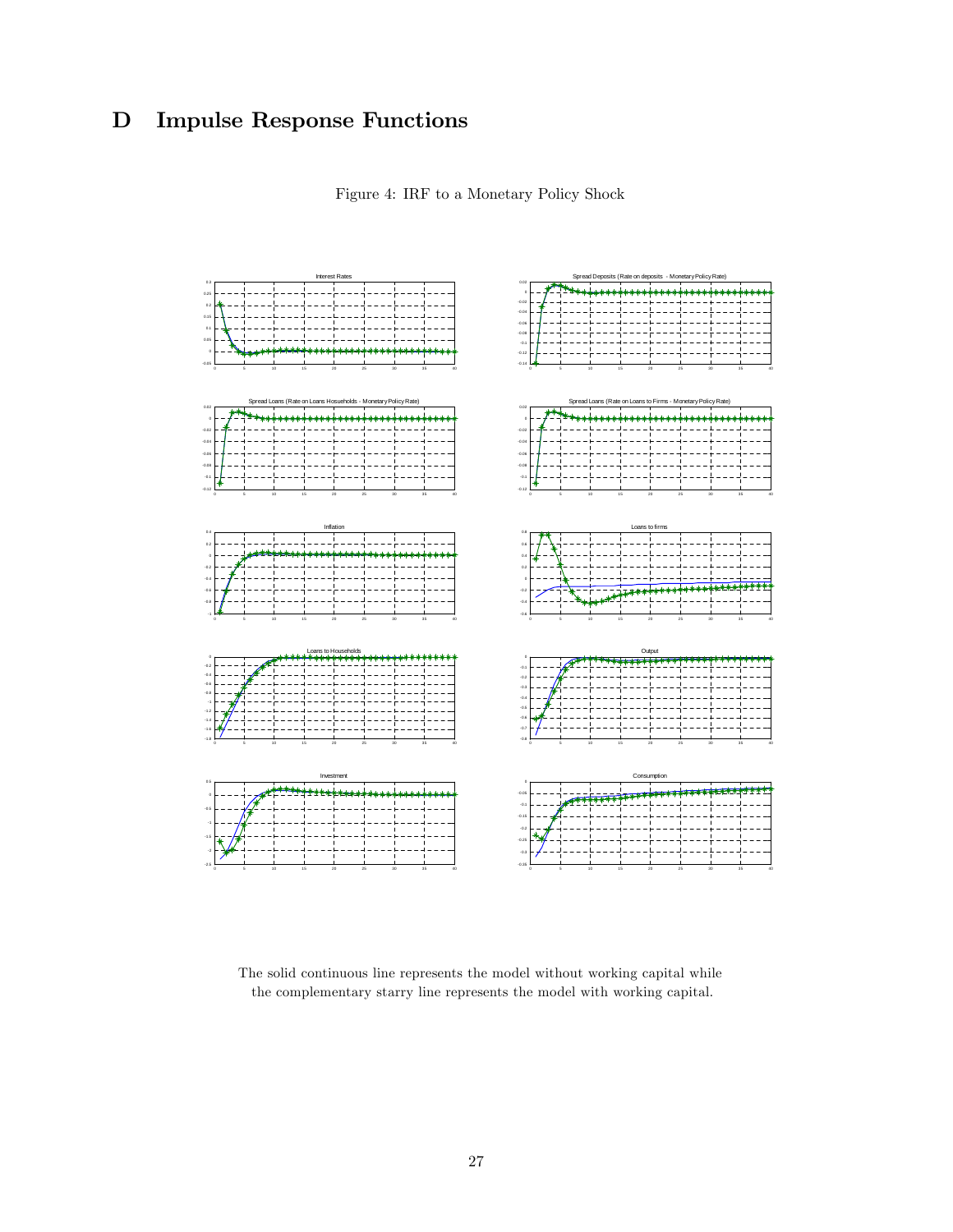Figure 5: IRF to a Banking Shock in Deposits



The solid continuous line represents the model without working capital while the complementary starry line represents the model with working capital.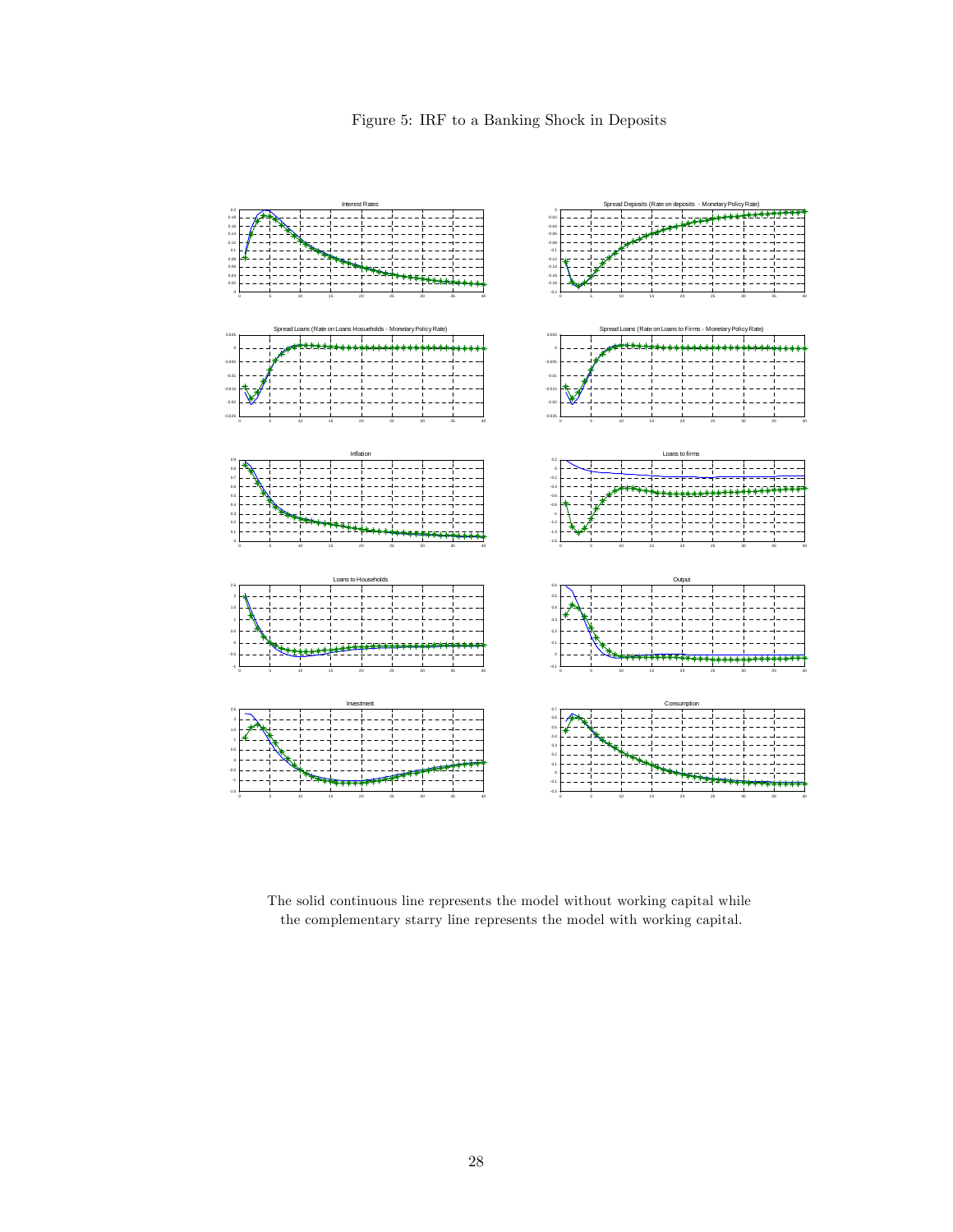

The solid continuous line represents the model without working capital while the complementary starry line represents the model with working capital.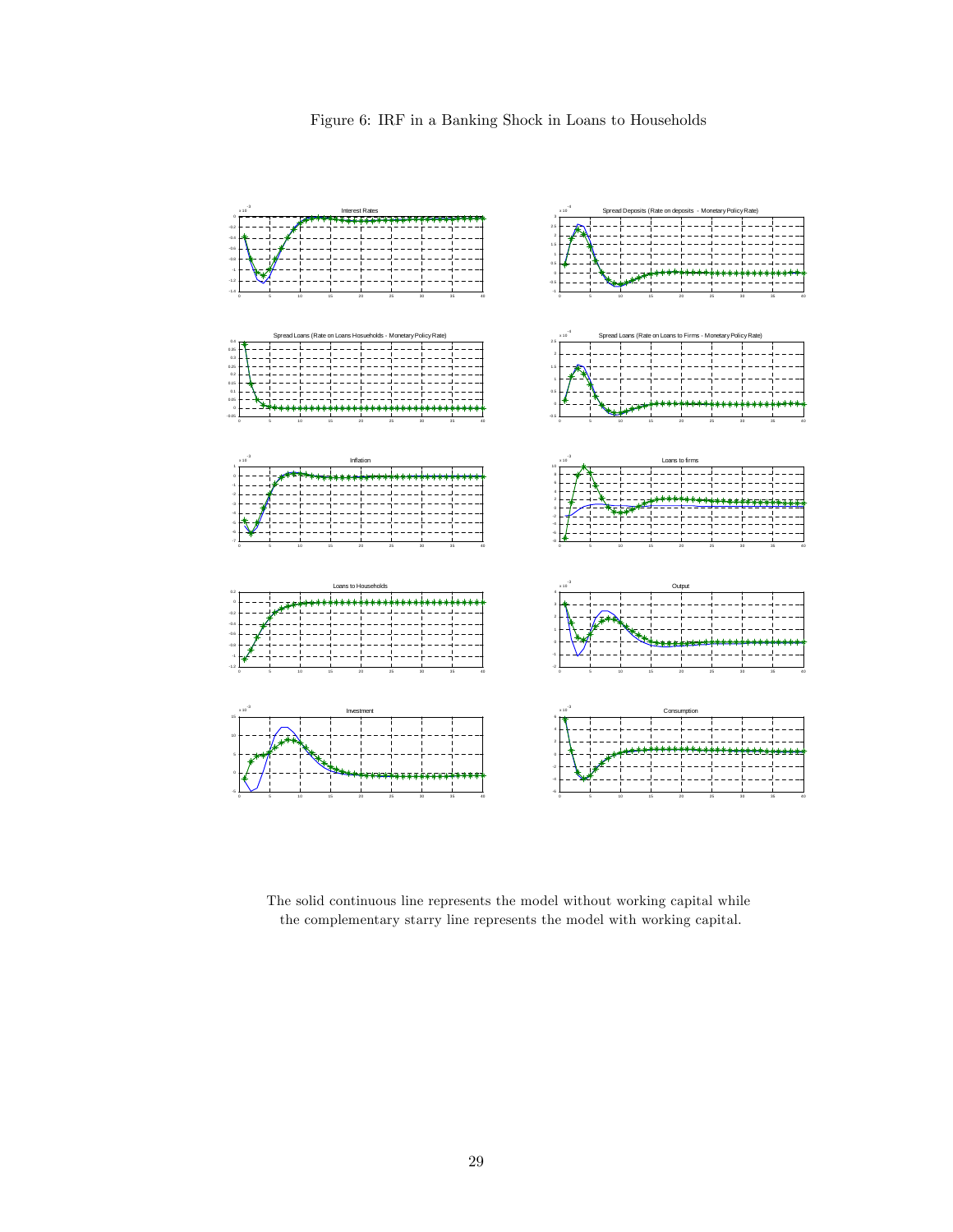

The solid continuous line represents the model without working capital while the complementary starry line represents the model with working capital.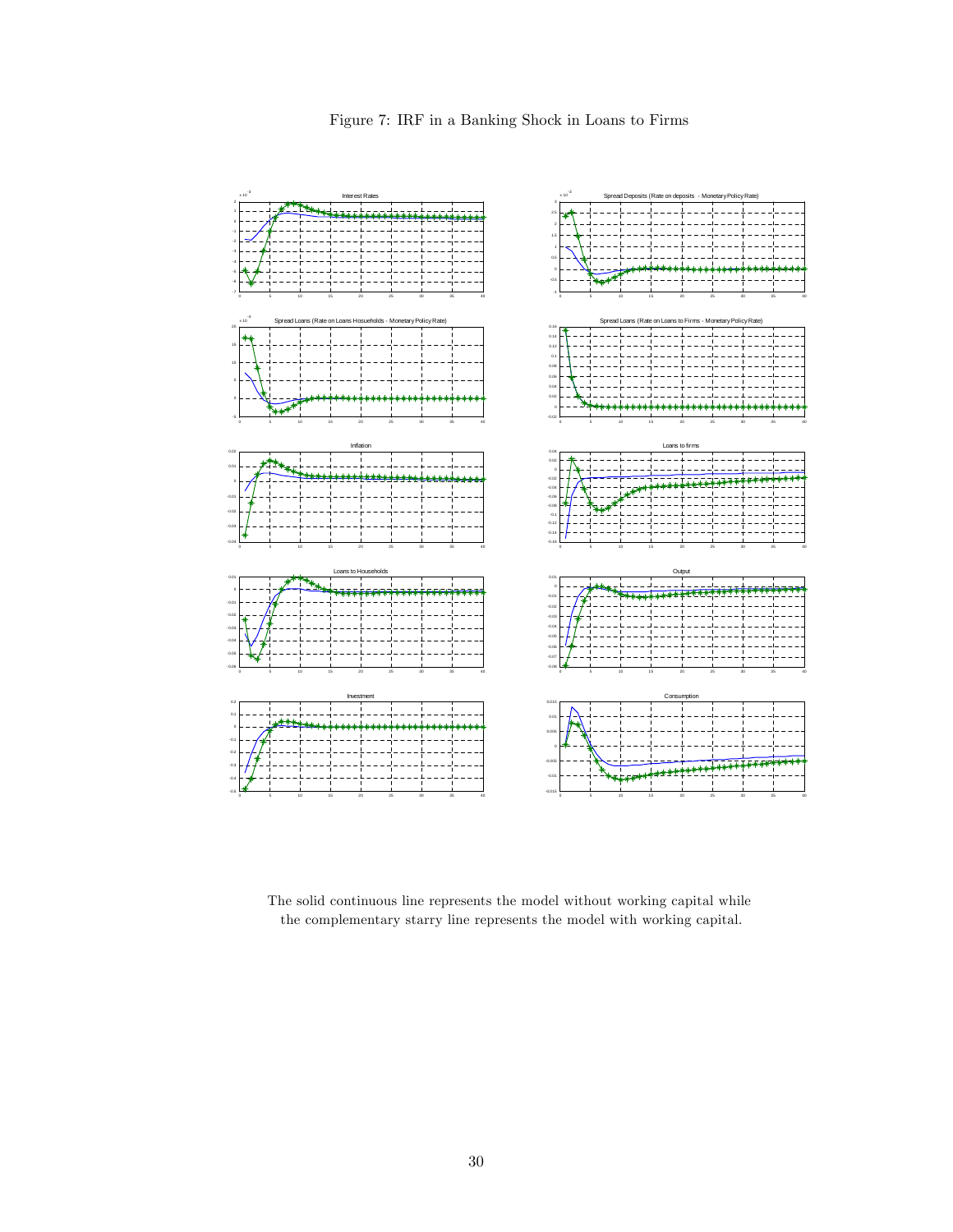Table 1: Correlations with GDP

| Credit differential for firms                                                     | 0.575    |
|-----------------------------------------------------------------------------------|----------|
| Credit differentials for households                                               | 0.558    |
| Ratio of the interest rates faced by firms to the policy rate                     | $-0.569$ |
| Ratio of the interest rates faced by households to the policy rate $\vert$ -0.658 |          |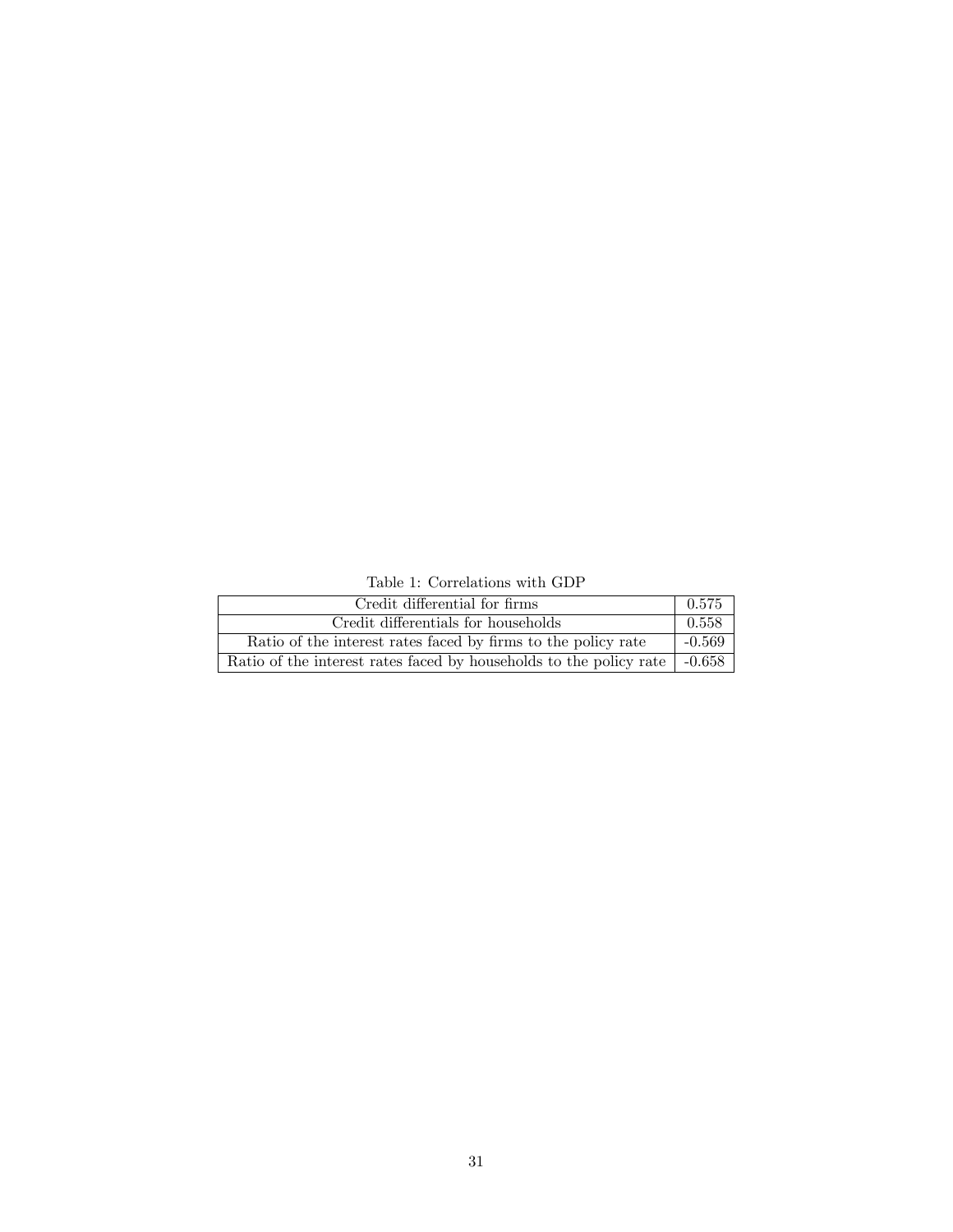| l<br>j                  |  |
|-------------------------|--|
| $\frac{1}{2}$<br>j<br>į |  |
| ļ                       |  |
|                         |  |

| arameter                                                                                                                                                                                                                                                                                                                                                                                                                                                                                      | Definition                                                                                                    | Prior                  |        |        |                | Posterior |                 |
|-----------------------------------------------------------------------------------------------------------------------------------------------------------------------------------------------------------------------------------------------------------------------------------------------------------------------------------------------------------------------------------------------------------------------------------------------------------------------------------------------|---------------------------------------------------------------------------------------------------------------|------------------------|--------|--------|----------------|-----------|-----------------|
|                                                                                                                                                                                                                                                                                                                                                                                                                                                                                               |                                                                                                               | Distribution Mean      |        |        | S.D. Mode Mean |           | $\frac{1}{2}$ . |
|                                                                                                                                                                                                                                                                                                                                                                                                                                                                                               | Habit in consumption                                                                                          | Beta                   | 0.500  | 0.100  | 0.4856         | 0.5034    | 0.0998          |
|                                                                                                                                                                                                                                                                                                                                                                                                                                                                                               | Housing utility                                                                                               | Norma                  | 2.000  | 0.100  | 1.9793         | 1.9886    | 0.1004          |
|                                                                                                                                                                                                                                                                                                                                                                                                                                                                                               | Consumption utility                                                                                           | Normal                 | 1.000  | 0.100  | 1.0454         | 1.0443    | 0.0960          |
| $\sigma_n$                                                                                                                                                                                                                                                                                                                                                                                                                                                                                    | Disutility of working                                                                                         | Norma <sup>]</sup>     | 1.000  | 0.100  | 0.9700         | 0.9553    | 0.0999          |
|                                                                                                                                                                                                                                                                                                                                                                                                                                                                                               | nvestment adjustment cost: capital                                                                            | Gamma                  | 0.200  |        | 5.1346         | 5.6017    | 1.2659          |
|                                                                                                                                                                                                                                                                                                                                                                                                                                                                                               | nvestment adjustment cost: housing                                                                            | $\operatorname{Gamma}$ | 0.200  |        | 2.0654         | 2.4127    | 0.9553          |
|                                                                                                                                                                                                                                                                                                                                                                                                                                                                                               |                                                                                                               | Gamma                  | 50.000 |        | 49.6617        | 57.1336   | 26.4333         |
|                                                                                                                                                                                                                                                                                                                                                                                                                                                                                               |                                                                                                               | Gamma                  | 50.000 | 25     | 49.5880        | 50.8387   | 28.7879         |
|                                                                                                                                                                                                                                                                                                                                                                                                                                                                                               | Wage adjustment cost for patient Wage adjustment cost for impatient Markup of exported goods                  | Inverse Gamma          | 1.401  | 1.5811 | 0.6282         | 0.7394    | 0.1535          |
| $\begin{array}{l} \mathcal{L} \\ \mathcal{L} \\ \mathcal{L} \\ \mathcal{L} \\ \mathcal{L} \\ \mathcal{L} \\ \mathcal{L} \\ \mathcal{L} \\ \mathcal{L} \\ \mathcal{L} \\ \mathcal{L} \\ \mathcal{L} \\ \mathcal{L} \\ \mathcal{L} \\ \mathcal{L} \\ \mathcal{L} \\ \mathcal{L} \\ \mathcal{L} \\ \mathcal{L} \\ \mathcal{L} \\ \mathcal{L} \\ \mathcal{L} \\ \mathcal{L} \\ \mathcal{L} \\ \mathcal{L} \\ \mathcal{L} \\ \mathcal{L} \\ \mathcal{L} \\ \mathcal{L} \\ \mathcal{L} \\ \mathcal$ | Risk premium elasticity                                                                                       | Inverse Gamma          | 0.014  | 0.0158 | 0.0144         | 0.019     | 0.0073          |
|                                                                                                                                                                                                                                                                                                                                                                                                                                                                                               |                                                                                                               | Inverse Gamma          | 0.280  | 0.3162 | 0.1755         | 0.2622    | 0.0535          |
|                                                                                                                                                                                                                                                                                                                                                                                                                                                                                               | Capital utilization cost parameter<br>Calvo probability for home goods<br>Calvo probability for imported good | Beta                   | 0.750  | 0.100  | 0.7568         | 0.7492    | 0.0246          |
|                                                                                                                                                                                                                                                                                                                                                                                                                                                                                               | probability for imported goods                                                                                | Beta                   | 0.750  | 0.100  | 0.5107         | 0.4999    | 0.0437          |

26.4333 28.7879

 $0.0073$ 0.0535 0.0246 0.0437 0.0210  $0.0605$ 0.1020

> 0.4999 0.8786 0.1123 0.1653 0.8791

0.5107 0.8763 0.0455 0.0881 0.9285 0.4852 0.3703 0.7547

0.100 0.100  $0.250$  $0.250$ 

> $0.500\,$  $0.500\,$  $0.500\,$  $0.500$ 0.500

0.750

Beta Beta Beta Beta

Indexation to past inflation for home producers

 $H$ 

 $\begin{array}{c} G \to \mathcal{L}^* \to \mathcal{L} \\ H \to \mathcal{L} \end{array}$ 

 $\gamma_R$ 

 $\underset{\sim}{\sim}$   $\underset{\omega}{\sim}$ 

 $\theta_L$ 

Calvo probability for exported goods

Indexation to past inflation for importers Indexation to past inflation for exporters

Calvo probability in deposit rates Calvo probability in lending rates Interest rate smoothing

 $\theta_F$  Calvo probability for imported goods Beta  $0.750$  0.100 0.5107 0.4999 0.0437  $\mathcal{L}_h^*$  Calvo probability for exported goods Beta  $0.750$  0.100 0.8763 0.8786 0.0210 0.0210  $\zeta_H$  Indexation to past inflation for home producers Beta 0.500 0.250 0.0455 0.1123 0.0605  $\zeta_F$  Indexation to past inflation for importers Beta 0.500 0.250 0.0881 0.1053 0.1020  $\frac{C_F^*}{A}$  Indexation to past inflation for exporters Beta 0.500 0.250 0.9285 0.8791 0.0860  $\frac{D}{A}$  $\theta_D$  Calvo probability in deposit rates Beta 0.500 0.100 0.4852 0.4971 0.0394  $\theta_L$  Calvo probability in lending rates Beta  $0.500$  0.100 0.3703 0.3778 0.0704 0.0704  $\alpha_R$  Interest rate smoothing Beta  $0.750$  0.100 0.7547 0.7516 0.0336  $\gamma_y$  Central Bank reaction to inflation deviation Gamma  $1.500$  0.100  $1.4712$  1.5071 0.0912  $\gamma_y$  Central Bank reaction to output deviation Gamma  $0.125$   $0.100$   $0.0850$   $0.1077$   $0.0341$  $\rho_c$  A.C.consumption preference shock Beta  $0.700$  0.700 0.200 0.7071 0.6721 0.1076

0.0860

 $0.250$  $0.100$ 0.100  $0.100$ 

Beta

Beta

0.0394 0.0704 0.0336 0.0912

0.4971

0.3778 0.7516

0.1076 0.0341

0.1077 0.6721

0.0850 0.7071

 $\operatorname{Gamma}$  $\mathcal{F}_{\mathbf{a}}$ amma

Beta

1.5071

1.4712

 $0.100$  $0.100\,$  $0.200$ 

 $0.750$ 1.500 0.125  $0.700$ 

Beta

Central Bank reaction to inflation deviation Central Bank reaction to output deviation

A.C.consumption preference shock

Table 2: Estimated Parameters 1 Table 2: Estimated Parameters 1

 $\theta_H$  $\overset{\circ}{\theta}_h^{\ast}$